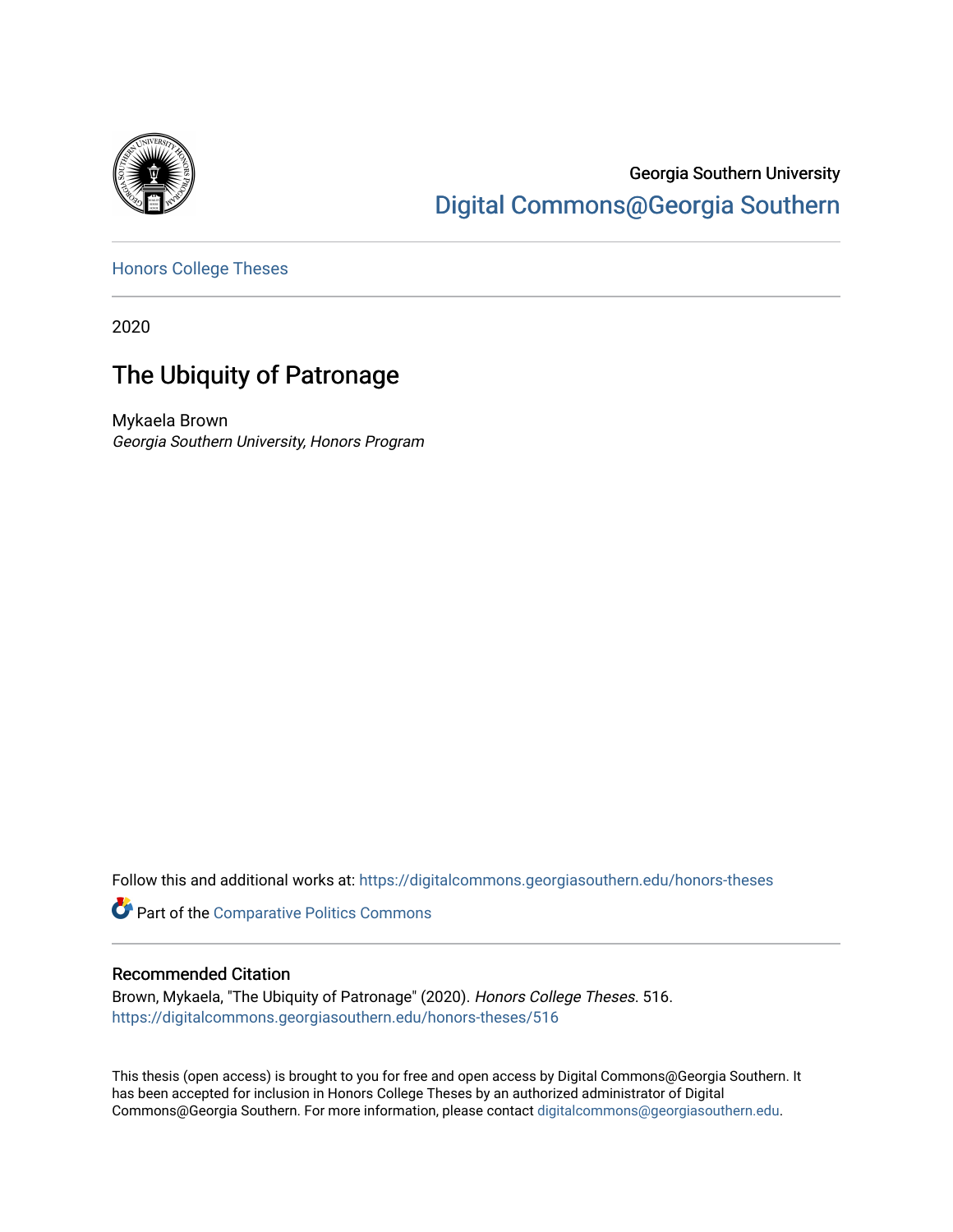### **The Ubiquity of Patronage**

*Examining the relationship between patronage, democracy, and policy change in the Global North and Global South*

An Honors Thesis submitted in partial fulfillment of the requirements for Honors in Political Science and International Studies.

> By Mykaela Brown

Under the mentorship of Dr. Srobana Bhattacharya

#### ABSTRACT

Patron-client relations affect politics in various ways, especially the efficacy and implementation of policies. My research question is how does patronage politics affect policy change in democracies. I examine four democracies, two from the Global North (Canada and the United States) and two from the Global South (Botswana and South Africa). Using news articles and government websites surrounding a major issue in each of my four cases, I use qualitative methods (document analysis) to analyze patron-client relations in order to determine key actors in patron-client relations.

Thesis Mentor:\_\_\_\_\_\_\_\_\_\_\_\_\_\_\_\_\_\_\_\_\_\_\_\_

Dr. Srobana Bhattacharya

Honors Director:\_\_\_\_\_\_\_\_\_\_\_\_\_\_\_\_\_\_\_\_\_\_\_

Dr. Steven Engel

April 2020 Political Science and International Studies University Honors Program **Georgia Southern Universi**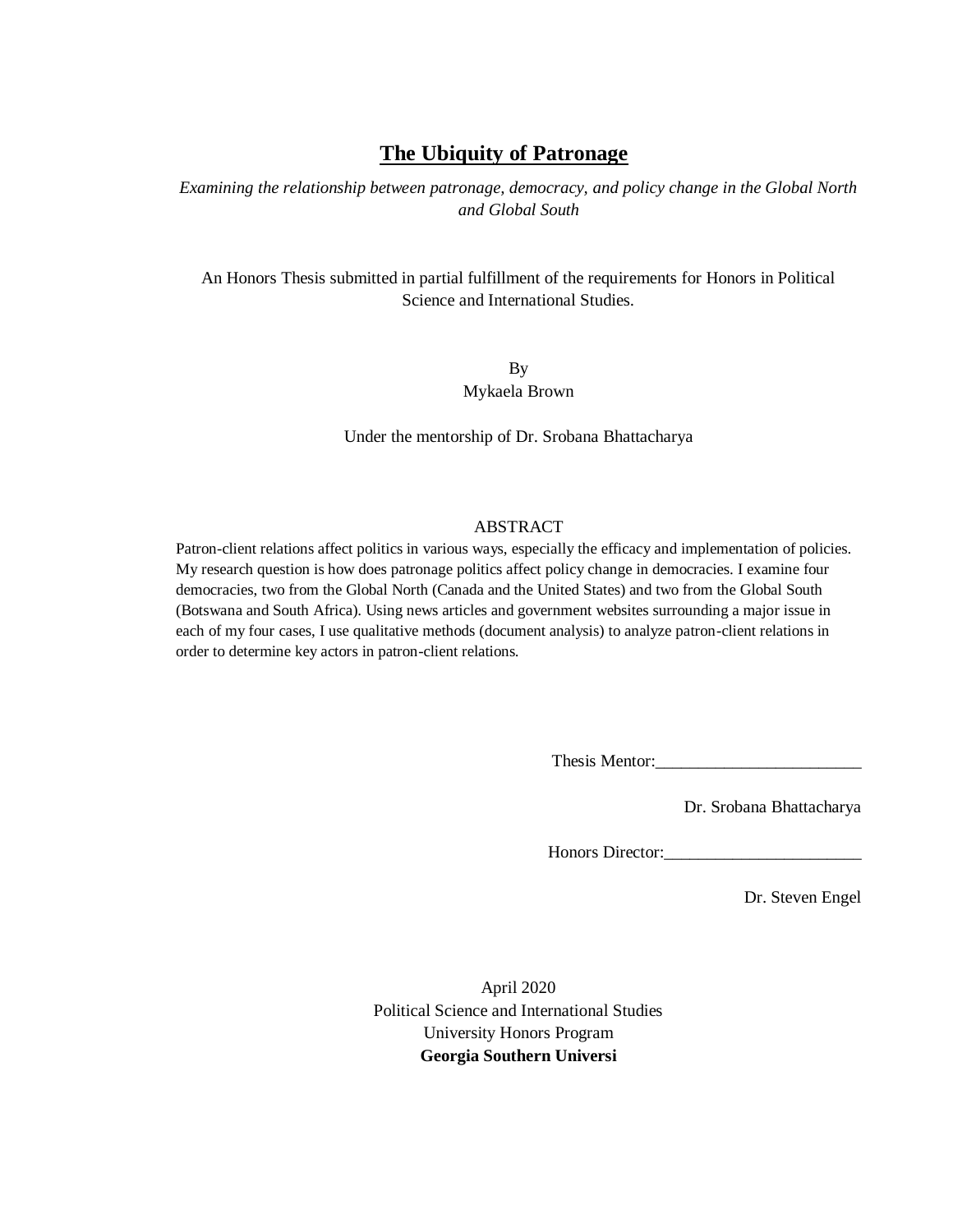#### **Introduction**

Patron-client relations affect politics in various ways, especially the efficacy and implementation of policies. Whether much needed policies that could alleviate poverty, ensure access to potable water, or promote equality becomes a reality depend on the interests of patrons and clients. The complexities of patronage leads to questions about corruption, meritocracy and institutionalization of bureaucracy, development and statebuilding, or even political ideology but the most important question is when and where is patronage prominent. While in developing and corrupt countries patronage serves as the foundation of the informal mechanisms of institutions, in other countries, patronage is more covert. My research question is how does patronage politics affect policy change in democracies.

Defining patronage has always been a major issue in the patronage scholarship. Weingrod (1968) asserts that patronage has different meanings in political science and anthropology. In political science, patronage refers to the distribution of jobs or favours in exchange for electoral support; therefore, patronage is often associated with political parties only. In this context, patronage only exists as a practice that political parties employ in order to consolidate and/or maintain political power and dominance during election cycles. On the other hand, patronage in the anthropological sense refers to an unequal and reciprocal relationship between people. Even though the patron has most power in relation to the client, both parties understand the need for the other in order to survive. Sorauf (1961), Weingrod (1968), and Bearfield (2009) recognize the ambiguities of the concept, citing its political science and anthropological significance inside and outside of each discipline.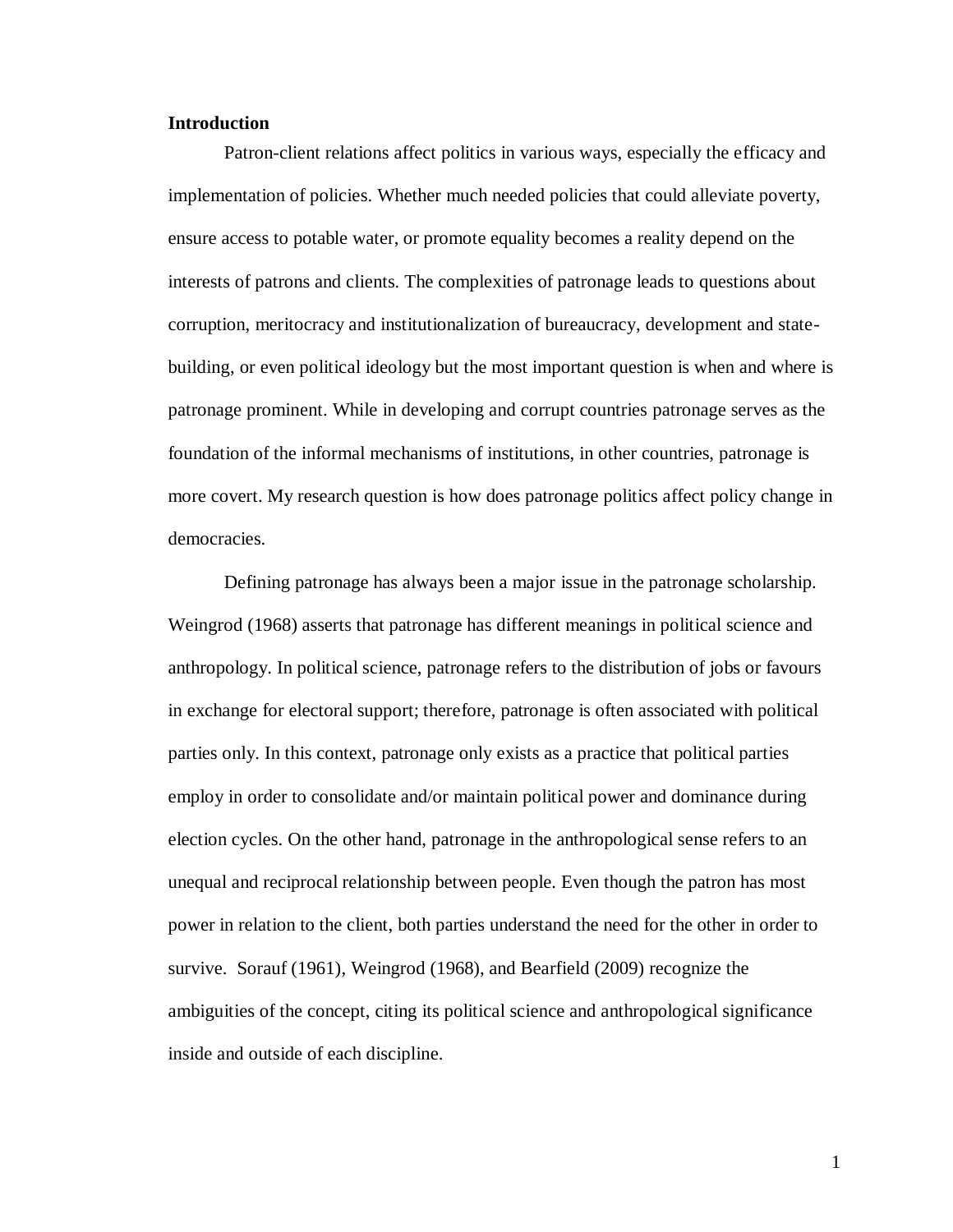Sorauf (1961) conceptualized patronage as an incentive system with far-reaching political implications for political machines, voters, and politics in general. Weingrod (1968) continues proposing the necessity for types of patronage as well as the importance for creating a concrete definition. When Bearfield (2009) re-examined patronage, he reemphasized that differing definitions in political science and anthropology exist. Not only that, he conceptualizes patronage as a practice when arguing that "patrons pursue their...goals by invoking a variety of 'patronage styles'" (Bearfield, 68). His arguments for an anthropological examination of patronage still seem to be following a political science approach since these styles are typically used in political contexts. On the other hand, an operational anthropological definition opens up research opportunities beyond political appointments into bureaucratic settings.

Even though Bearfield (2009) reimagined patronage as a concept and practice, there still seems to be a delay in its acceptance across the field of political science due to the negative connotation that civil service reform and scholars wrapped the term in over time. This is significant because of how limited the current study of patronage is, shrouding the ubiquitous and multifaceted nature of patronage. Fortunately, patronage scholarship is now turning to developed countries. No matter where the concept is applied, it seems that researchers find that patronage depends on the interests of the person in power; therefore, whomever holds the most power also has greater influence in politics (Beresford 2015; Holmes and Sunstein 2000).

In this paper, I argue that patronage can exist in any country in the world in the context of global social inequality. While patronage politics in developing countries are synonymous with corruption, such attributes are not generally associated with Global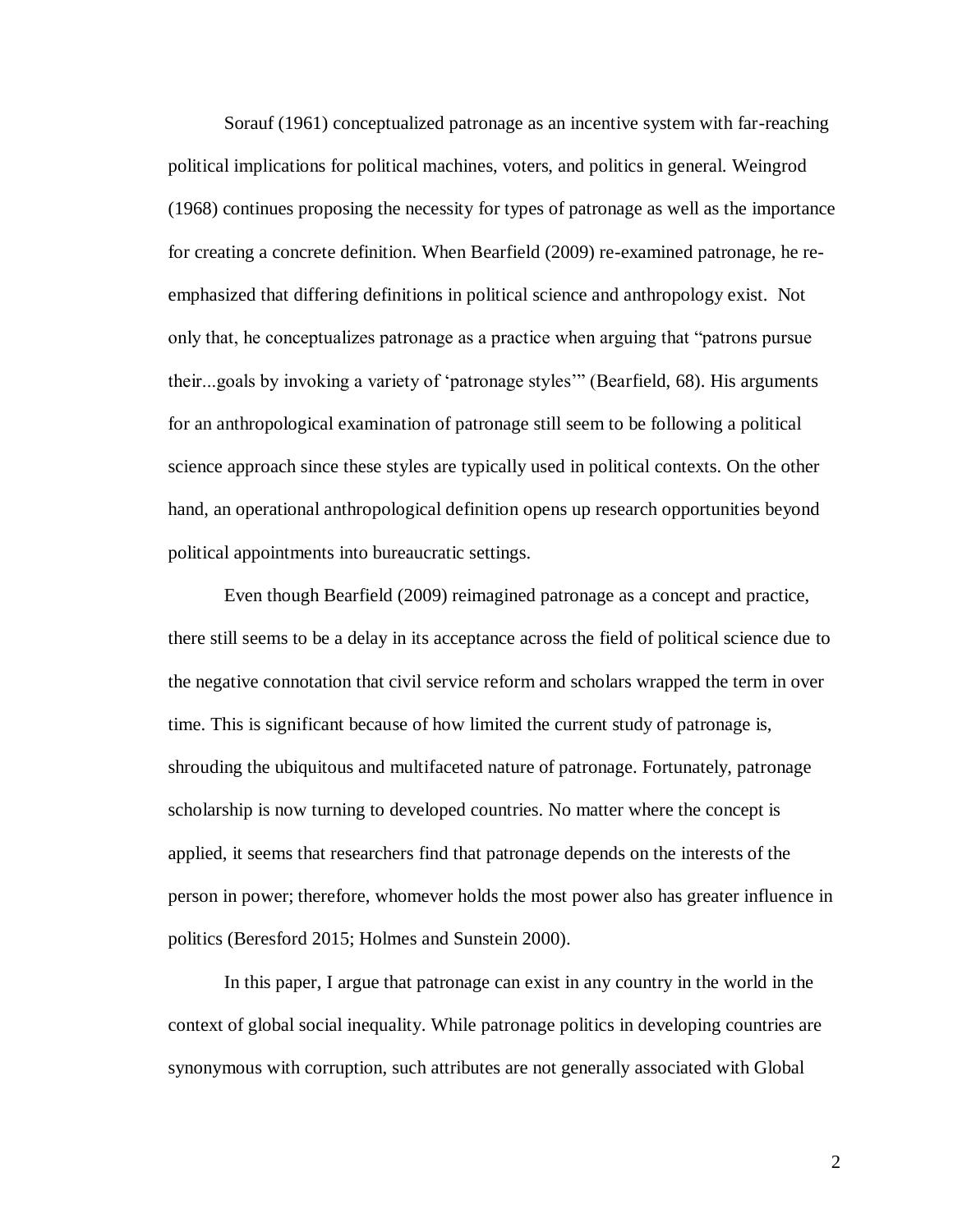North although some levels of patronage politics or 'political friendships' are frequent in these countries as well. To demonstrate the ways that patronage exists in democracies around the world, I examine four democracies, two from the Global North and two from the Global South. Canada and the United States (US) represent the Global North, and Botswana and South Africa represent the Global South. Using news articles and government websites surrounding a major issue in each of my four cases, I use qualitative methods (document analysis) to analyze patron-client relations in order to determine key actors in patron-client relations. My thesis is organized as follows. First, it traces the origins of patronage as a concept and makes a case explaining why political patronage deserves a new definition in the literature review. Secondly, it positions my assertions alongside those made by previous scholars in my theoretical contribution. Here I juxtapose democracy, patronage, policy change, corruption, wealth, and power to demonstrate how these concepts interact in the Global North versus the Global South. Next, it outlines how I set out to explain the connection between patronage and democracy as well as my analysis of the interaction between wealth-based patronage and democracy for each case study in the research design and analysis portion. Following a detailed analysis of each case, the discussion portion situates these findings in the context of the broader concepts of political patronage and democracy. Finally, this line of research concludes with the implications of wealth-based political patronage and applies it to the current state of global politics, namely the rise of populism and the decline in the legitimacy of democracy in order to reaffirm the general applicability of wealth-based political patronage.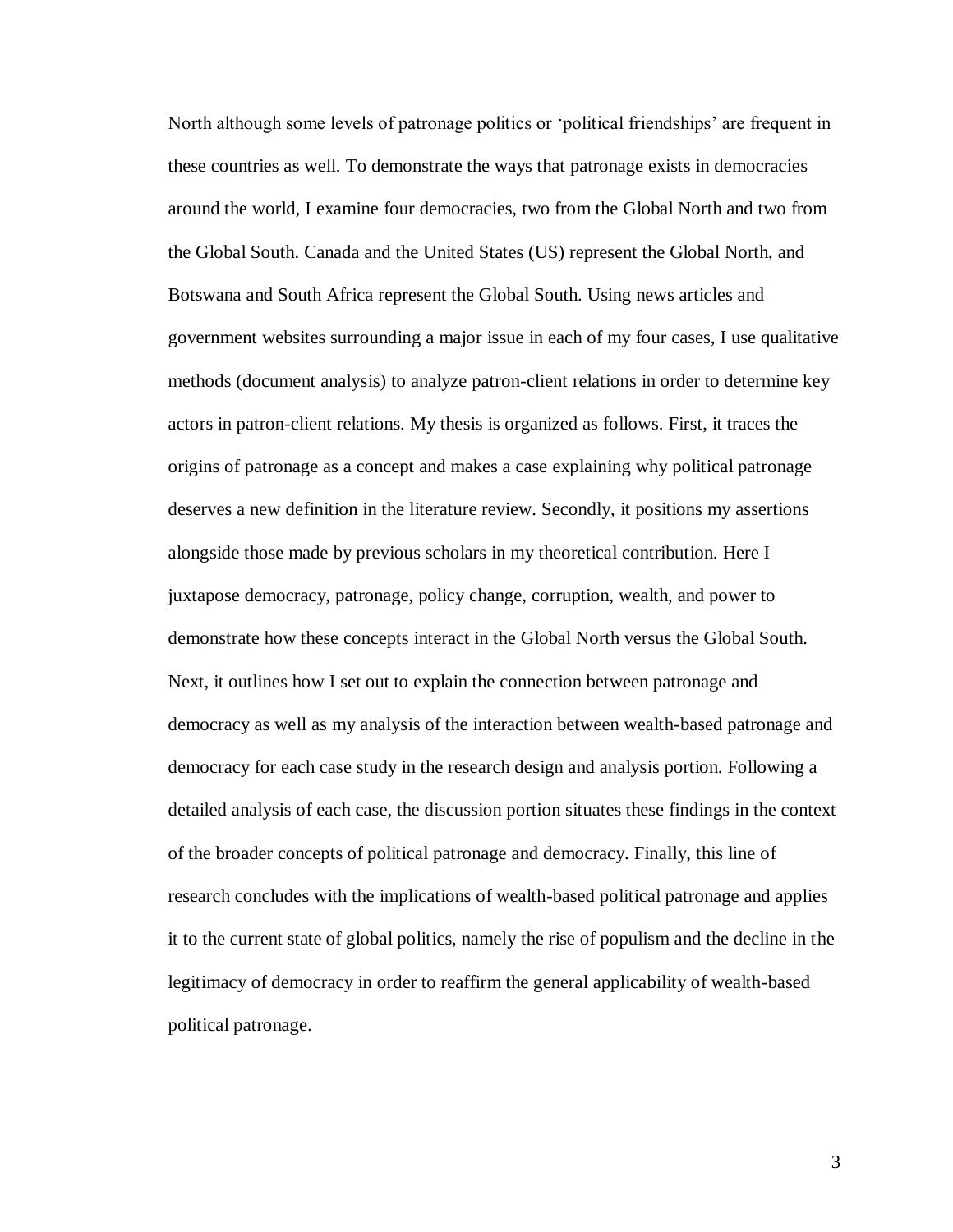#### **Literature Review**

Literature on patronage politics mentions how it works negatively and promotes corruption. However, it does not mean that we will see it only in corrupt countries. The inner workings of patronage politics are complex and it can affect a wide variety of regime types. Civil service reform labelled patronage as evil, destabilizing, and unproductive. Caiden (1991) listed patronage as one of 175 common bureaupathologies, comparing its existence to the destabilizing existence of corruption and favoritism. Bureaupathologies are the "vices, maladies, and sickness of bureaucracy" (Caiden, 490). This negative association between patronage and corruption also limits research to cases where corruption exists. While Chabal and Daloz (1999) argue that patron-based politics is how 'Africa works' and thus unable to achieve the level of electoral democracy that exists in the west. Pitcher, Moran, and Johnston (2009) have noted that many African countries actually have a hybridized political system that do not undermine democratic processes or development.

Good governance and democracy literatures contend that competition serves as the antidote to patronage. However, in some cases, competition among candidates increases the likelihood and necessity of patronage (Driscoll 2017). Chazan et al (1999) specifically highlight the fact that political patronage can assume a variety of forms. In most cases, candidates and incumbents use campaigns and public office as a means of personal gain. This results in heated competitions during election cycles. Dawson's (2014) earlier research on patronage from below also highlights how political competition increases instances of patronage. Whether in the anthropological sense or political science sense, patrons and clients recognize their interdependence. Candidates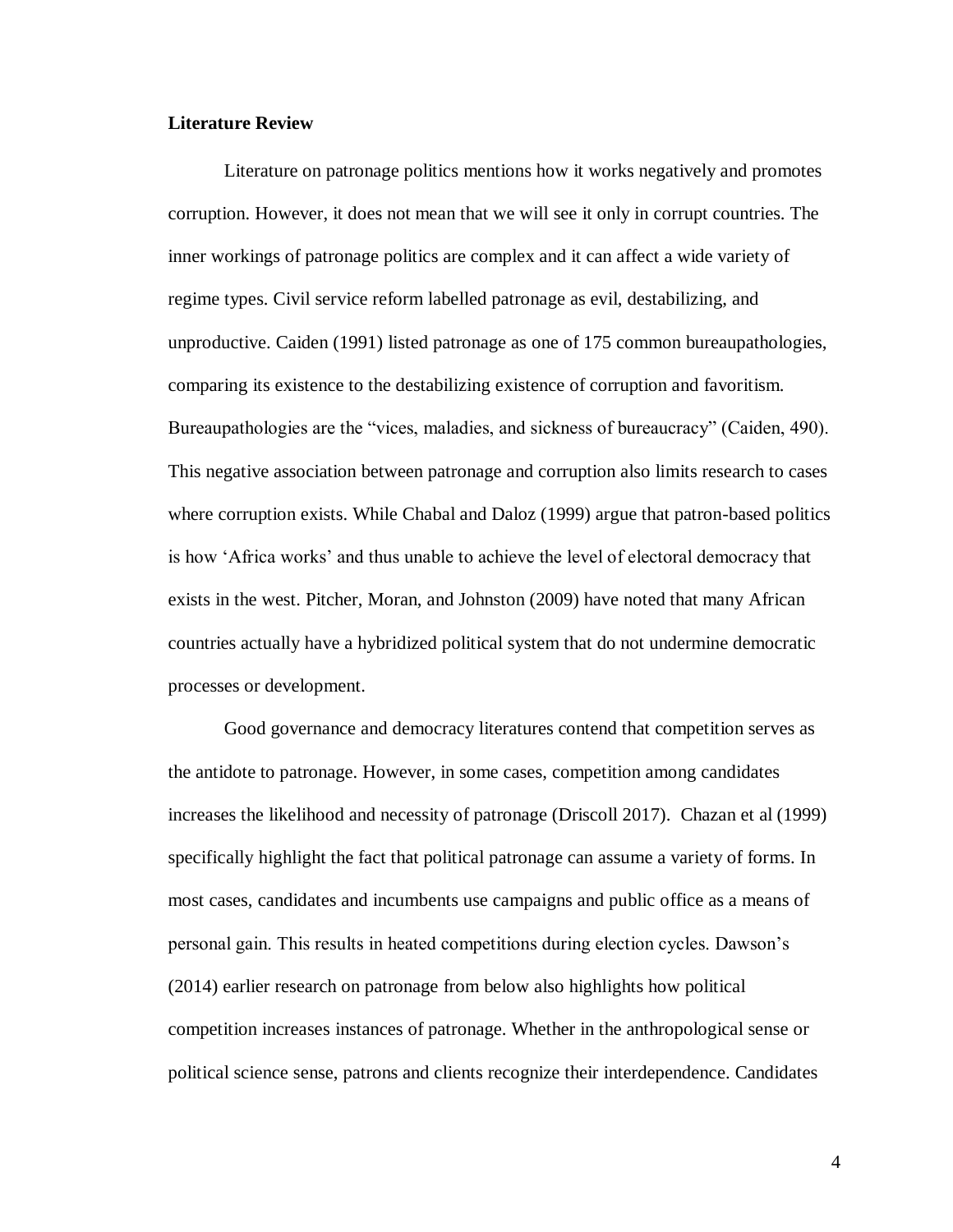vying for power or incumbents wishing to maintain their position will do all they can to appease their clients to gain power or maintain it as a result.

Despite the assumption that clients are unwilling participants, they are aware of their place in the political hierarchy and often exercise their position more than their patrons in the Global South (de Kadt & Larreguy 2018). Dawson (2014), Beresford (2015), and Driscoll (2017) agree that in the context of global capitalism and unequal development, this exercise of power by clients can prove potentially dangerous, and create newer forms of patronage that are not covered by the traditional political definition. In Dawson's (2014) case, the citizens often protested when their needs were not met, which more often than not resulted in the removal of that person from office. According to her, this creates competition around vacant political positions and even contributes to the manipulation of citizens so that political rivals can unseat each other.

Beresford (2015) asserts that competition and the expectation of loyalty and reciprocity from elected officials contributes to gatekeeper politics, a manifestation of patronage that consolidates power and leads to corruption and degradation of democratic institutions. He also insists that as long as patronage, poverty, corruption, cronyism and inequality exist, patronage will continue to dominate politics anywhere in the world. His statement makes sense given that patronage, at its core, exists as a reciprocal, informal arrangement between people of unequal power and authority. In the same vein, he argues the importance of placing patronage in the context of the asymmetrical global capitalist system which has effectively increased the power and influence of those who have money to support campaigns. More competition seems like the perfect "remedy" to patronage, but it is also important to remember that patronage is not the antithesis of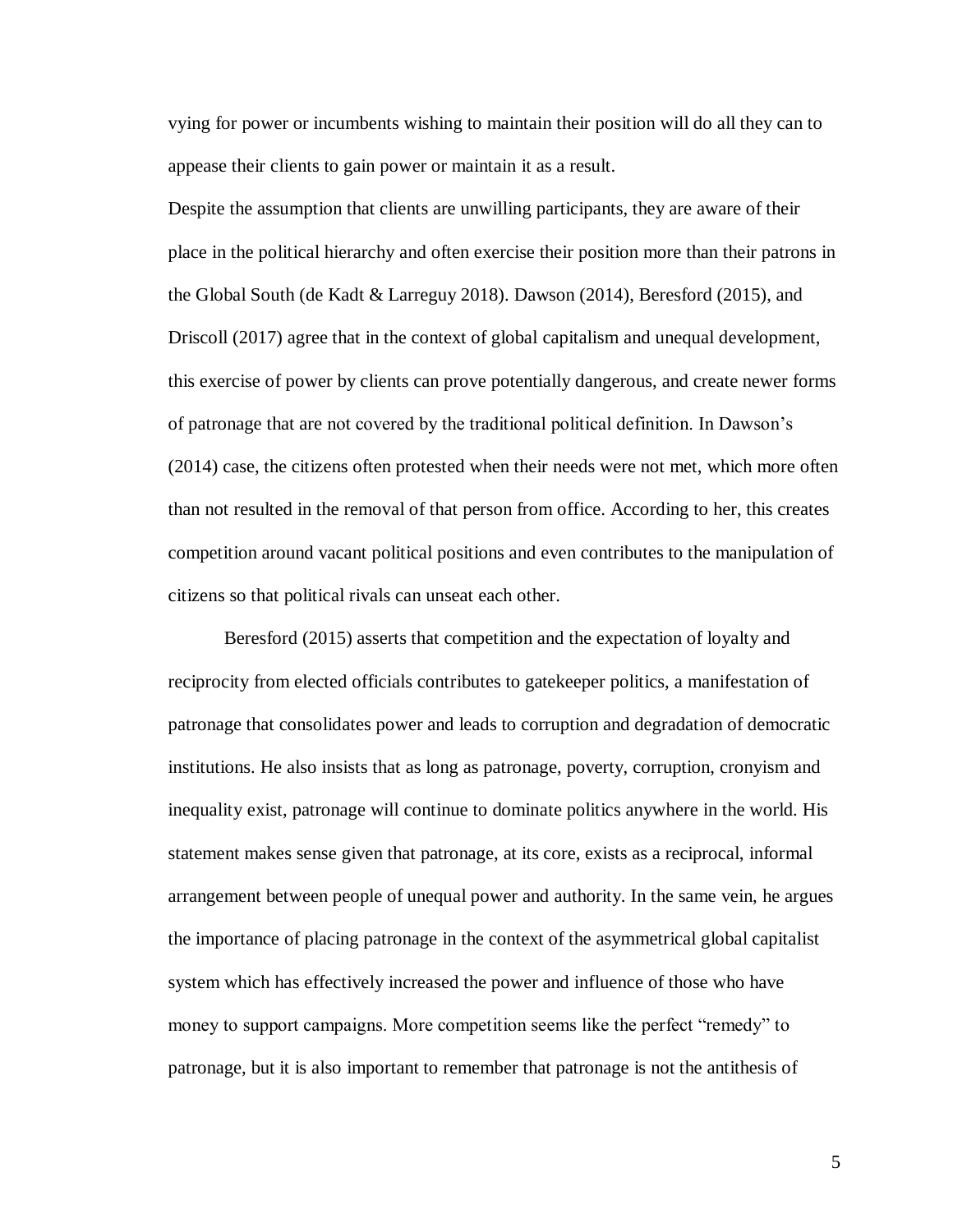democracy or bureaucracy, and that as a practice and concept it evolves based on the environments it is rooted in.

Beresford (2015), Kopecky (2016) and (Ozei-Hwedie 2001) make the most compelling arguments. We should understand patronage in the context of an unequal system because it is in that inequality that people feel more reliant on their government to secure the things they require. However, the delivery of these things can become trapped in the rhetoric of politics and masked behind incomprehensive tax code on campaign contributions. As highlighted in the case of Botswana, patronage becomes entrenched when leadership remains in power for extended period of time (Ozei-Hwedie 2001). By having more years in office, a party is more likely to succumb to patronage selfishly. Not only that, they may be even less likely to provide public goods that would typically require multiple terms to complete. Short term limits invite patchwork fixes to more involved issues such as clean water and improved air quality, so we are more likely to see construction projects as a result because those projects are indeed more visible to the people (Povitkina & Bolkvadze 2019). These cases demonstrate the mutations that patronage can make in certain contexts; thereby making it undetectable with current party centric understandings of the term. With that being said, I feel that patronage does require a more anthropological understanding so that we can see how these relationships – between people and between people and the world the live – affect policies. My theoretical contribution and analysis should demonstrate the political as well as the anthropological aspects of patronage politics.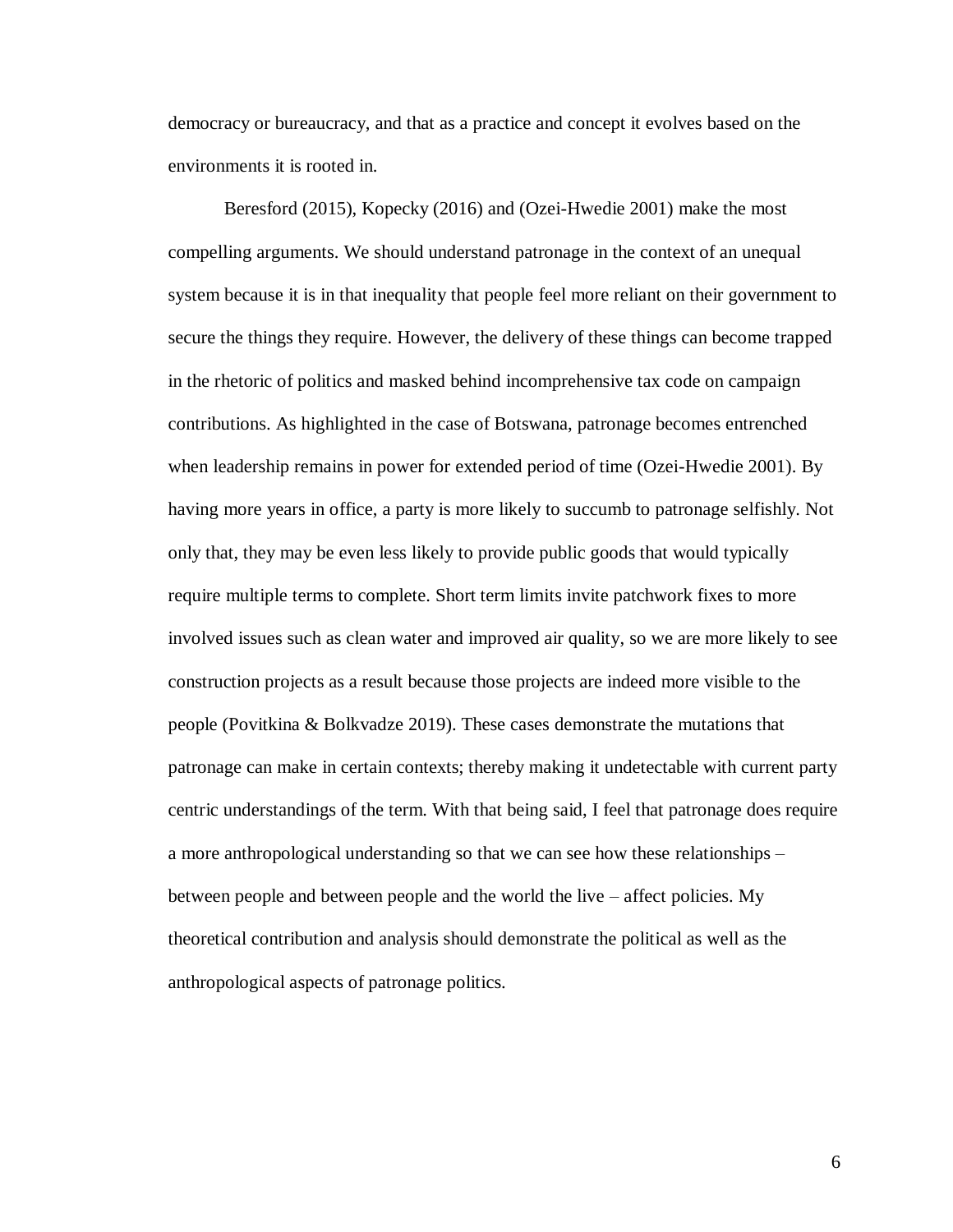#### **Theory**

With this paper, I argue that patronage is embedded in democratic systems, covertly as well as overtly. The presence of patronage in democracies influence the rate of policy changes because it is enmeshed with the interests of elected officials. The ubiquity of patronage results from socioeconomic divisions – real or imagined – by all actors engaged in the political arena. My focus lies in the relationship between actors and the effect of said relationship on policies because of its semblance to the inner workings of a democratic regime. My theoretical contribution is as follows: first I once again address the significance of the limited scope of patronage and how that correlates to conversations about patronage and democracy. Next, I provide an explanation of how patronage works in the Global South and the Global North. This general explanation of patronage in the context of these geopolitical zones includes the actors involved in patronage as well as the symptoms of patronage which should be the same across the board. Finally, based on my arguments, I lay out my hypothesis.

#### *Limited Scope of Patronage*

The literature presents democracy and patronage as two opposite regime types, especially outside of the Global South (Caiden 1991; Bearfield 2009); therefore, many scholars paint patronage as something endemic to the Global South (Chabal and Daloz 1999, Yaghi 2015), while only recently patronage studies have been extended to cases outside the Global South (Kopecky et al). I argue that patronage can be embedded in democratic systems covertly and overtly.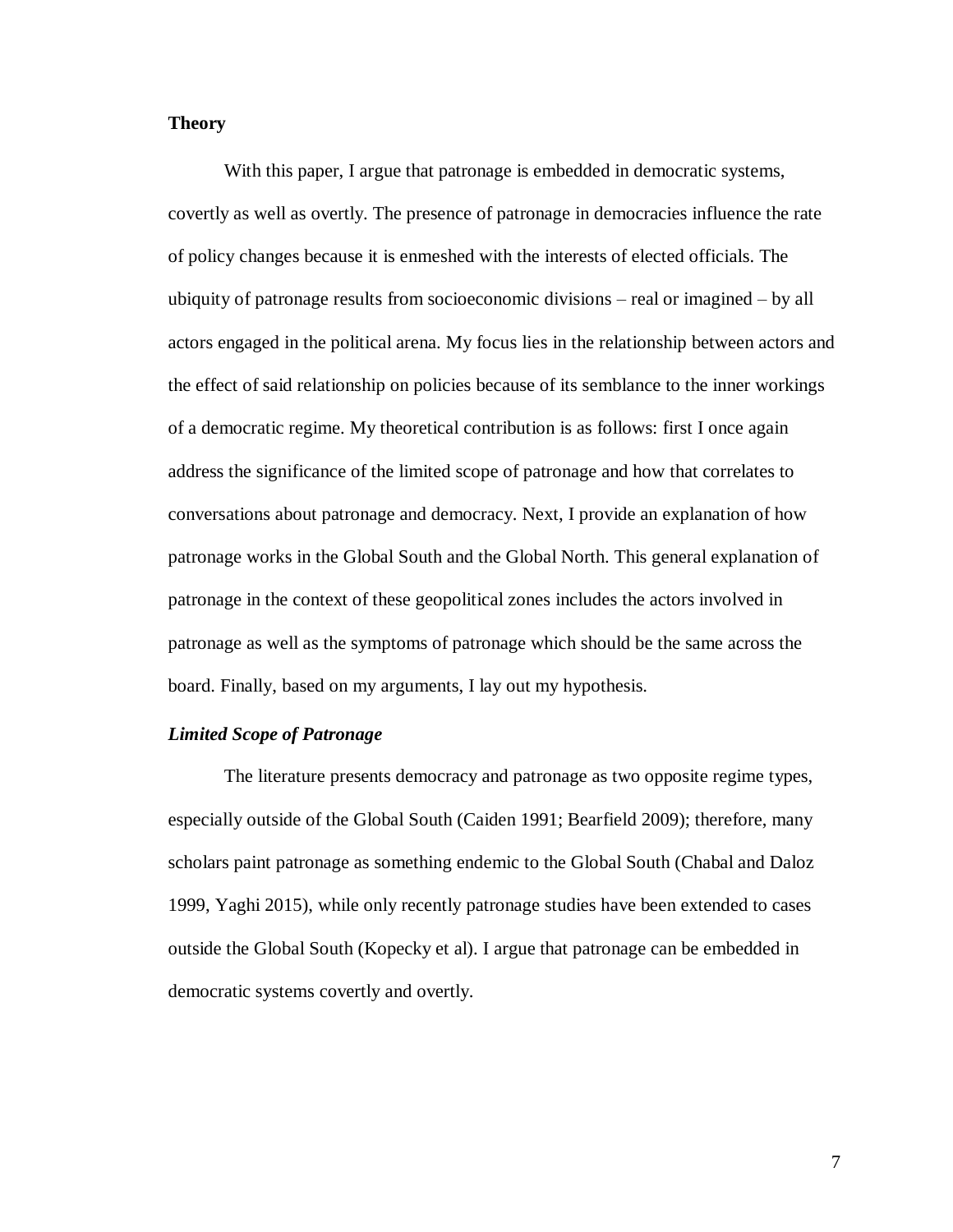



# *Figure 1: Modus Operandi of Patron-Client Relations and Democratic Regimes - Brown, 2020*

As indicated above, patron-client relations and democratic regimes utilize a reciprocal relationship between those in power and those with less power. Patrons and candidates/incumbents often make promises to (or give) their clients and voters the things they want in order to stay in office. The need to *visibly* fulfill the wishes of some of those who voted them in is especially robust as the term limits are particularly short (Povitkina & Bolkvadze 2019), and theoretically and realistically the power lays in the hands of the people. These observations thereby refute arguments on the antithetical nature of patronage on democratic regimes.

The recent interest in patronage outside the Global South shows the ubiquity of patronage; however, our understandings of patronage require broadening beyond party lines and financial support. Even though I make a case for a more comprehensive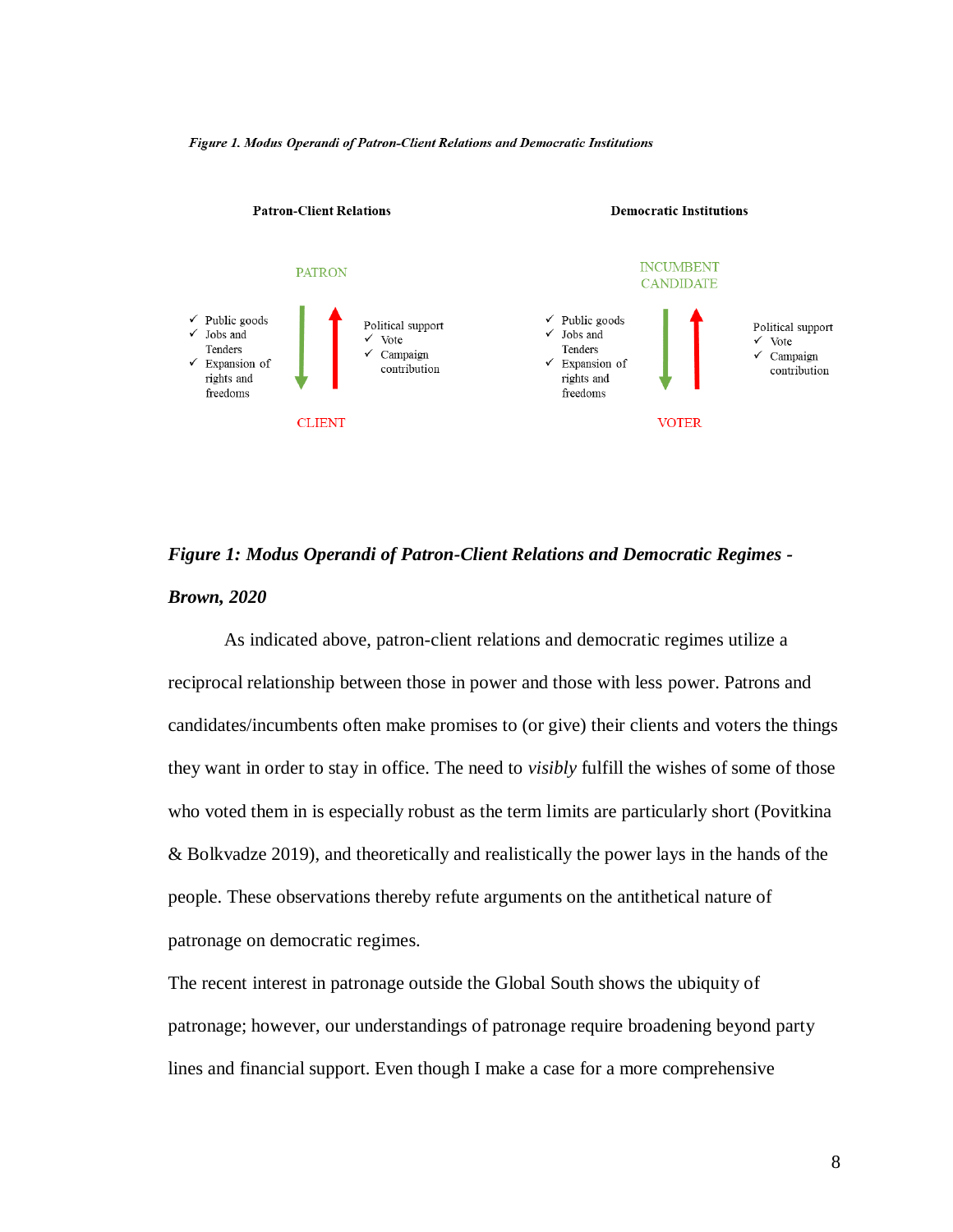understanding of patronage, party loyalties and financial support laws still hold their significance in relation to the modus operandi of patronage and present-day democratic systems. For these reasons in conjunction with social inequality borne out of the global capitalist system, I insist that we examine patronage through a reciprocal lens, and take into account the changes in the actors in political arenas across the globe.

By combining anthropological and political science understandings of patronage, I define and understand patronage as a reciprocal political quid pro quo between actors of unequal power and authority. This interpretation of patronage includes all potential actors in the political arena who have a stake in policy changes such as voters, incumbents, candidates, nongovernment organizations and intergovernmental organizations, and multinational corporations. In relation to my case studies, I utilize the reciprocal lens and comprehensive delineation of patronage indicated here.

#### *Patronage of the Global South*



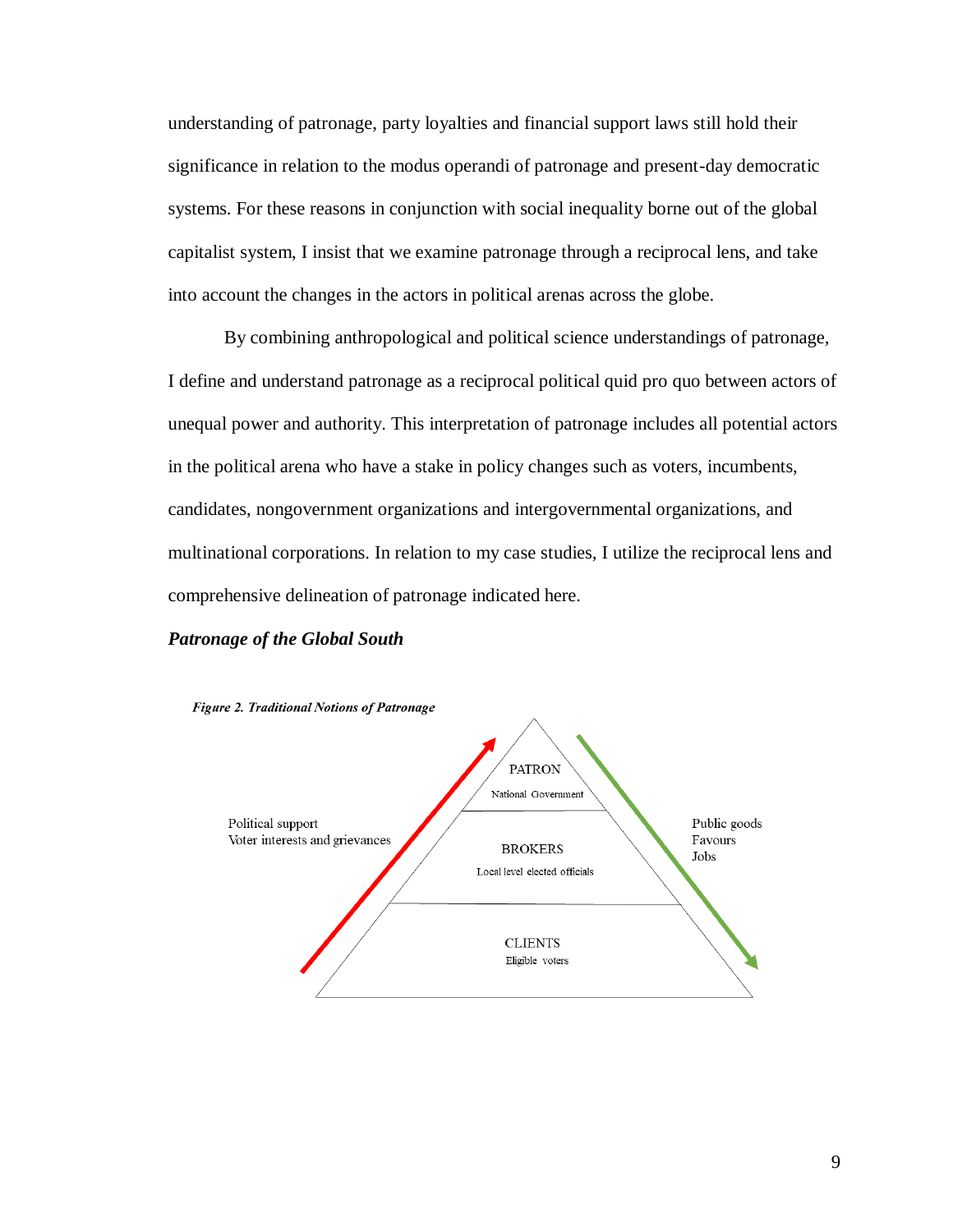#### *Figure 2. Traditional Notions of Patronage - Brown, 2020*

Most scholars characterize patronage in a simplistic fashion, with three main actors (Dawson 2014). In Global South patronage cases, an actor's place in the patronage hierarchy also determines their position in the government hierarchy. The three actors are patrons, brokers, and clients. Patrons are the most powerful because they possess all the resources. For this reason, we typically associate patrons with the national government. Brokers serve as liaisons between patrons and clients, just as the local government's critical role is to be the intermediary between citizens and the national government. Brokers often switch between being a patron and client themselves, depending on their position in the government hierarchy. Clients, on average, do not have as many resources, and in some cases they lack power due to their socioeconomic status, but where they lack resources they have an abundance on their impact of their continued interest in the political arena. Voters in the Global South, quite particularly Africa, view their government as an entity that should take care of them, so when their interests are not met, the people readily vote out the irresponsive patron out for a patron who will be responsive. This means that as long as patrons deliver, clients will continue to support that particular patron's campaign each possible time.

Patron-client relations instituted by former colonial powers hold the governments of Botswana and South Africa together (Chazan 1999; Gordon and Gordon 2013); however, it also makes these countries more susceptible to outside influences. Following decolonization, colonial government structures still existed, including the local leaders and the regions they were assigned. The indirect ruling of the colonial administrations gave way to this representation of patronage flows because (1) the colonial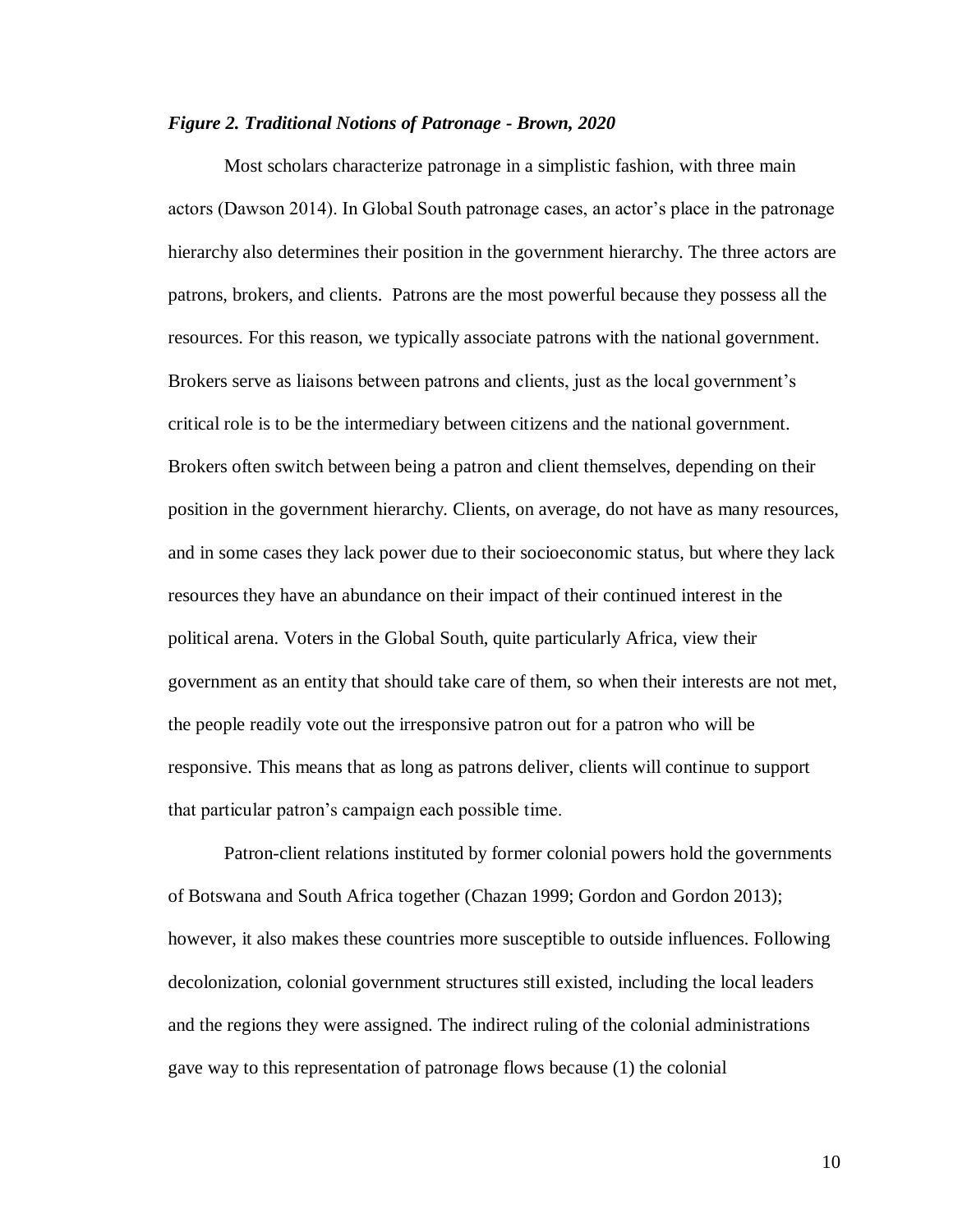administrations controlled the national governments, thereby consolidating power and resources at the top of the hierarchy (patron), (2) colonial powers indirectly controlled their colonies from afar by granting power to local leaders of their choice (broker), and (3) this exchange between colonial powers and local people gave the colonial administration more power and control over the local people while bestowing an immense amount of power to local leaders and the people as well (patronage 'from below'). While indirect rule extends as much power to the people as democracy, it can be easily disrupted by leaders with interests that have the potential to exclude most of the population as well as persisting colonial sociopolitical cleavages (i.e. ethnicity and wealth). More often than not, foreign companies slowly begin to capture states in the Global South, with or without the knowledge of the leader, thus leading to unfinished projects and increasing poverty, unemployment, and crime which can become push factors for the people to emigrate to countries that have more opportunities. Many people emigrate from the Middle East and North Africa (MENA) region as well as Central and South America to countries in Europe and North America because of the perceived "cleanness" of the regimes. Unfortunately, immigrants are not truly escaping corruption because it exists in the Global North too.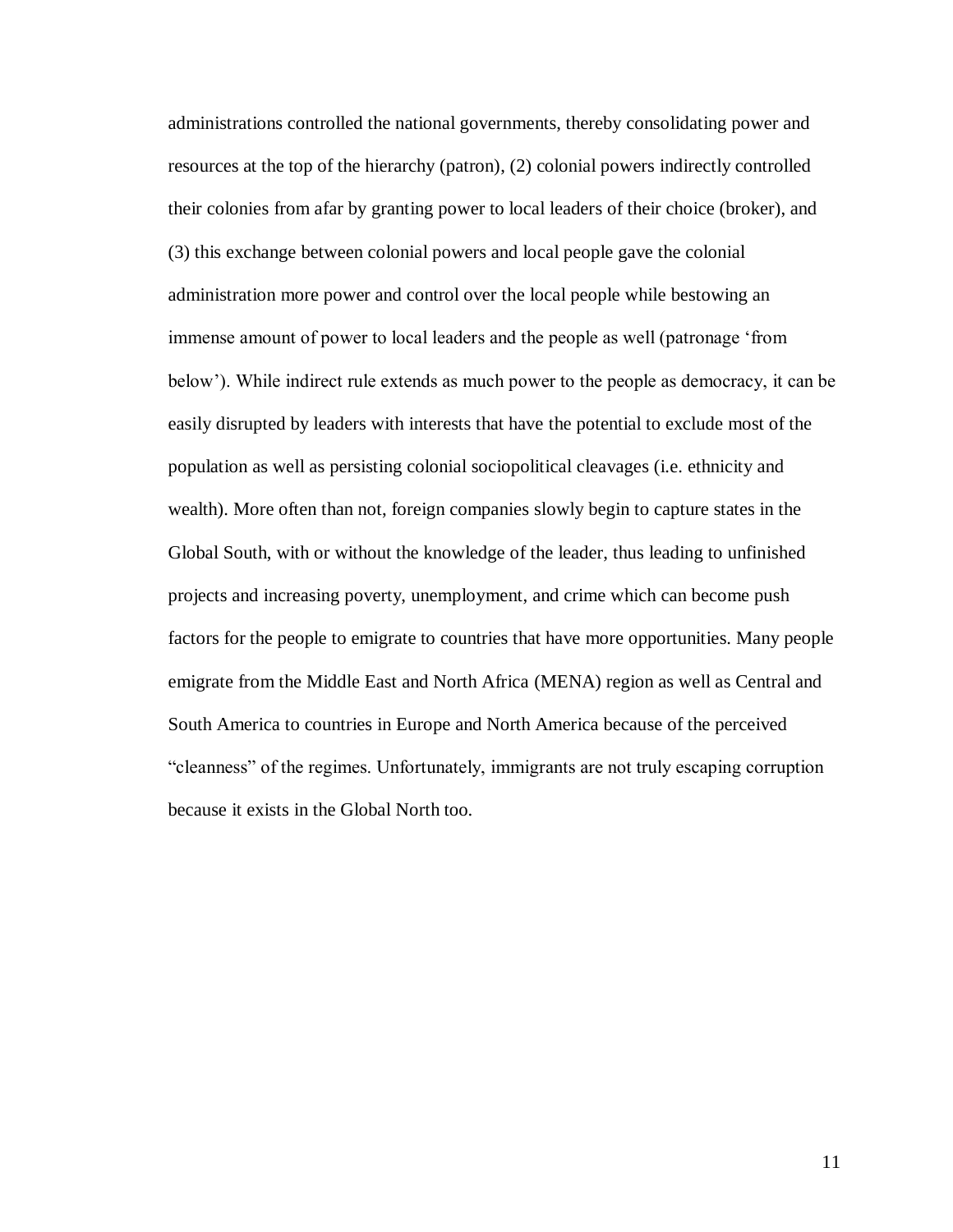

*Figure 3. Bureaucratized Patronage (Institutionalised patronage) - Adams 1982*

The framework for traditional notions of patronage does exist in the Global North, but they seem more evolved by bureaucracy and bureaucratic processes accompanying democracies. According to Gordon Adams (1982), policies are trapped in something called an "iron triangle." His iron triangle includes Congress, the bureaucracy (departments or ministries), and interest groups. Now that nongovernmental organizations (NGOs), intergovernmental organizations (IGOs), and multinational corporations (MNCs) have involvement in the political arena, voter interests can be manipulated, and their significance to the patronage model is almost nonexistent. The most active relationships flow between the actors of the iron triangle at the top of the hierarchy, in other words, at the patron, or national level. Local level patronage does exist in tandem to national level patronage in the Global North as well due to the introduction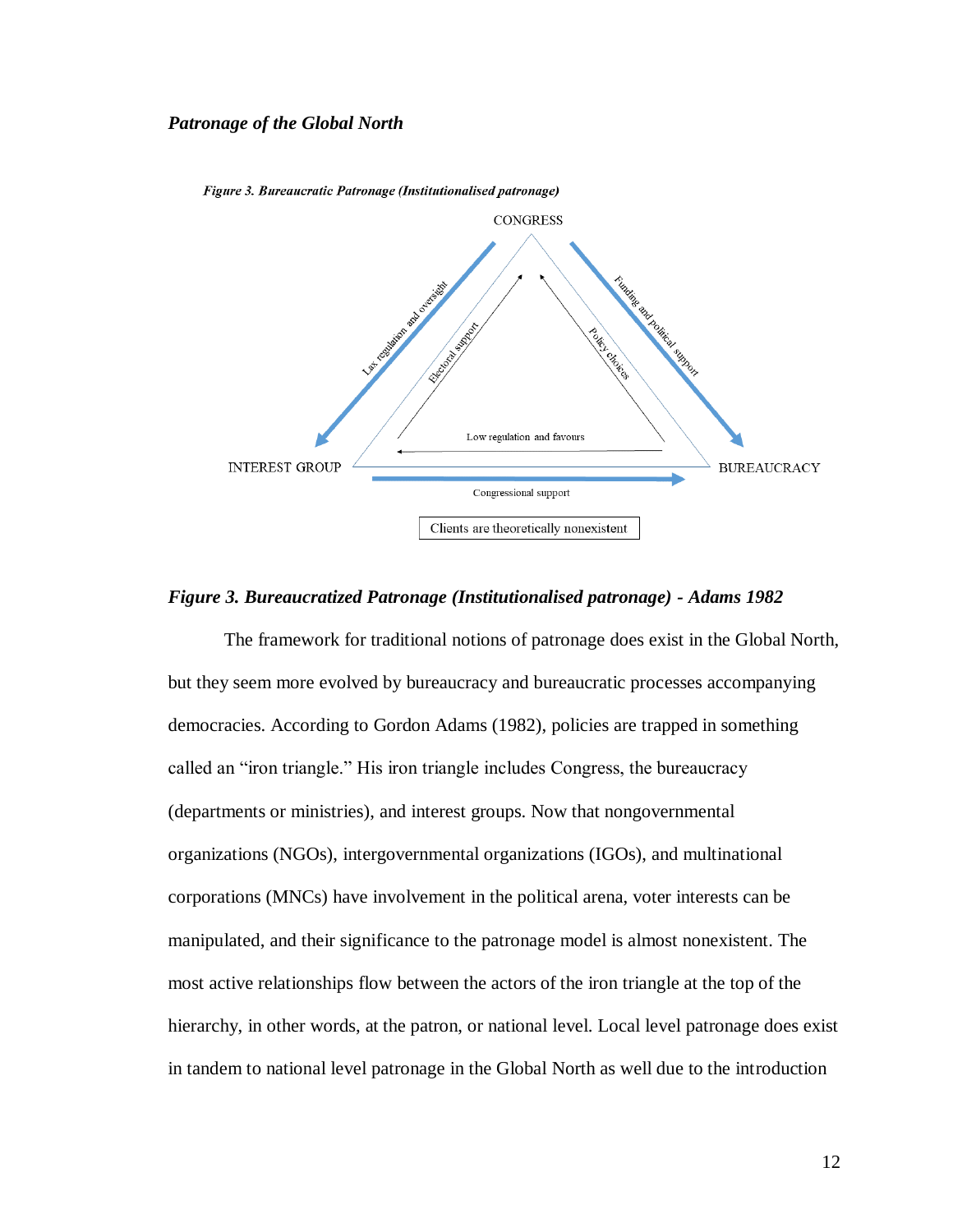of new actors to the political arena. Despite the associations given to the Global South, bureaucratic patronage in the Global North seems more pernicious due to its undetectability.

Civil service reforms in the US and Canada made overt patronage a symbol of corruption, so it was replaced with more covert forms of patronage such as party loyalty, two party systems, and partisan ideologies. Political machines, spoils, and bossism of old did not disappear. Instead it became more complex, entangled in tax code and case law. Bureaucratic patronage plays on meritocracy, party loyalty, and ideologies on freedom (individual and economic). This type of patronage also perfectly captures the inner workings of Global North countries because of the association of political power and economic power throughout history. Enmeshed in bureaucratic patronage are the interests of businesses, and like incumbent parties in the Global South, conservative parties ensure that they maintain their hold on power, whether they have a majority or not. Legal maneuvers to maintain power and manipulation of the masses are what make patronage in the Global North pernicious (Hacker and Pierson 2011; Gilens and Page 2014; Berman 2016).

Each actor in Gordon Adams' "iron triangle" is vulnerable to business interests. Interest groups are particularly vulnerable because many think tanks and other research organizations are often funded by specific donors. Plus, any interest group can lobby Congress if they have the resources to. As entrenched as business interests, wealth, and politics are with history, it is out of the scope of this paper to explain the details behind those contributing factors; however, the effect, systemic inequality, is not out of the scope of this paper.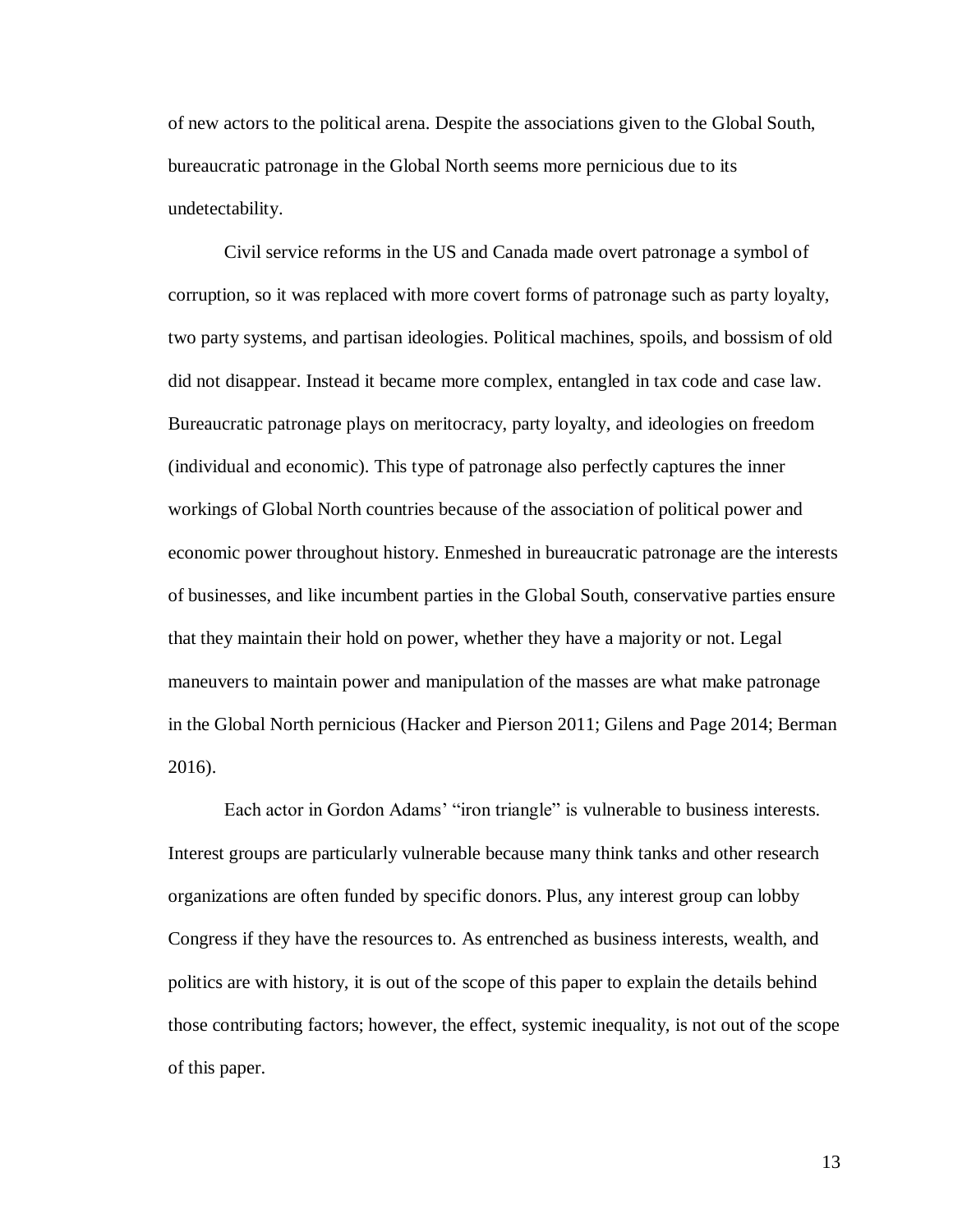#### *Hypotheses on Patronage and Policy Change*

*Hypothesis I: if there is vast social inequality, then there is patronage Hypothesis II: if the wealthy have more political influence, then there is patronage* Patronage and democracy typically reflects the interests of the voters; however, all voters are not made equal. Historically speaking, the wealthy have more political influence and thus more ability to ignore laws due to their political connections (Holmes and Sunstein 2000; Gilens and Page 2014). Multinational corporations and other organizations headed by the super-wealthy have the ability to shape voter behavior because of the immense resources they can expend to do so.

Patronage and policy are linked because policies should reflect the interests of voters. Policy changes and efficacy in democracies should ideally be inclusive and applicable to the entire population, but that is not the case. In many cases, policies benefit only a few. This disconnect here is where patronage becomes significant. If a democracy is running as a democracy should, as in run by the people's interests, then policies should benefit all, thus rendering the power of sociopolitical cleavages irrelevant. Instead, builtin sociopolitical cleavages, case law equating individuals and corporations, pressure on the Global South by the Global North (and other countries in the Global South) to value democracy and wealth through foreign policies and supranational agendas have exacerbated inequality, blazing a trail for the super-rich at the cost of ordinary individuals and families (Chazan 2013; Gilens and Page 2014). Since patronage in the Global South has its roots in sociopolitical inequality, and the Global North has a tendency to favour wealthy business interests, policy change is often hijacked by the most politically dominant group. I hypothesize that in the context of inequality, policy changes are a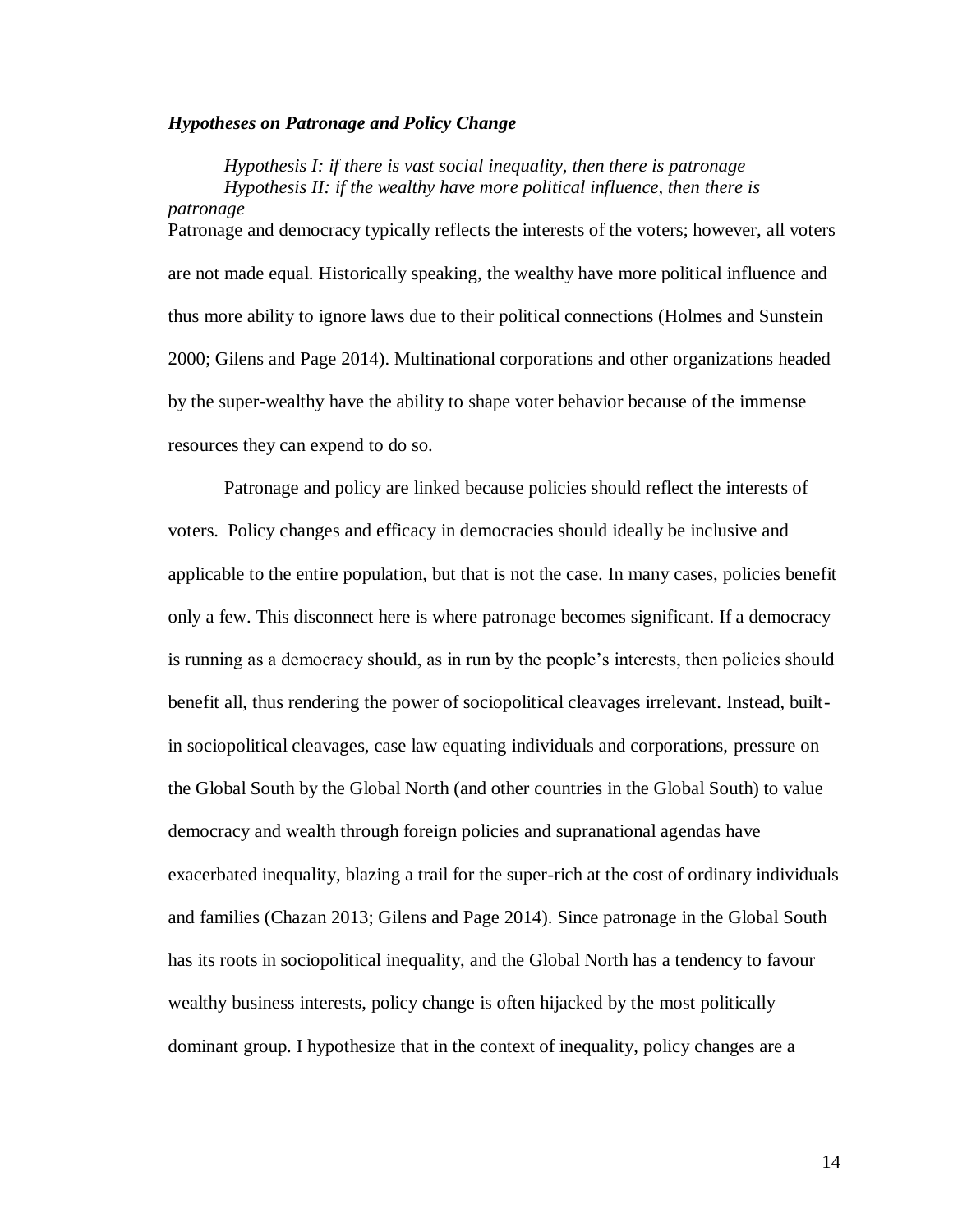result of the politically powerful's approval of it; therefore, policies that expand universal access to public goods and services are often unlikely to be passed.

#### **Research Design**

In order to demonstrate the ubiquity of patronage, I examine two countries from the Global North, Canada and the United States, and two countries from the Global South, Botswana and South Africa. With these four cases, I investigate where the loyalties of the administrations lie by monitoring their responses to increased demand for energy infrastructure alongside increased demand for a greener economy and allegations of money laundering and state capture. I use a qualitative method of analysis. For my data, I rely on newspaper articles dated from the onset of the issue until March 1st 2020 in conjunction with speeches, readouts, and remarks by the Prime Minister and President from their official websites serve as my primary sources of information for document analysis. The amount of information available for the Global North and Global South case studies varies considerably, but a second newspaper source is used to supplement any national or intergovernmental acknowledgement of the events. By conducting document analysis, I show the existence of patronage as well as discern the most politically powerful group in each case.

| <b>Table 1. CASE STUDIES</b> |                 |                                                            |                            |  |  |
|------------------------------|-----------------|------------------------------------------------------------|----------------------------|--|--|
| Country                      | Administration  | Event/Issue                                                | Data Sources               |  |  |
| Canada                       | Trudeau (2015-) | <b>Trans Mountain</b><br><b>Expansion Project</b><br>(TMX) | New York Times<br>pm.gc.ca |  |  |
| <b>United States</b>         | Trump $(2016-)$ | Keystone XL Pipeline                                       | New York Times             |  |  |

*Case studies: summary of issue and data sources for analysis*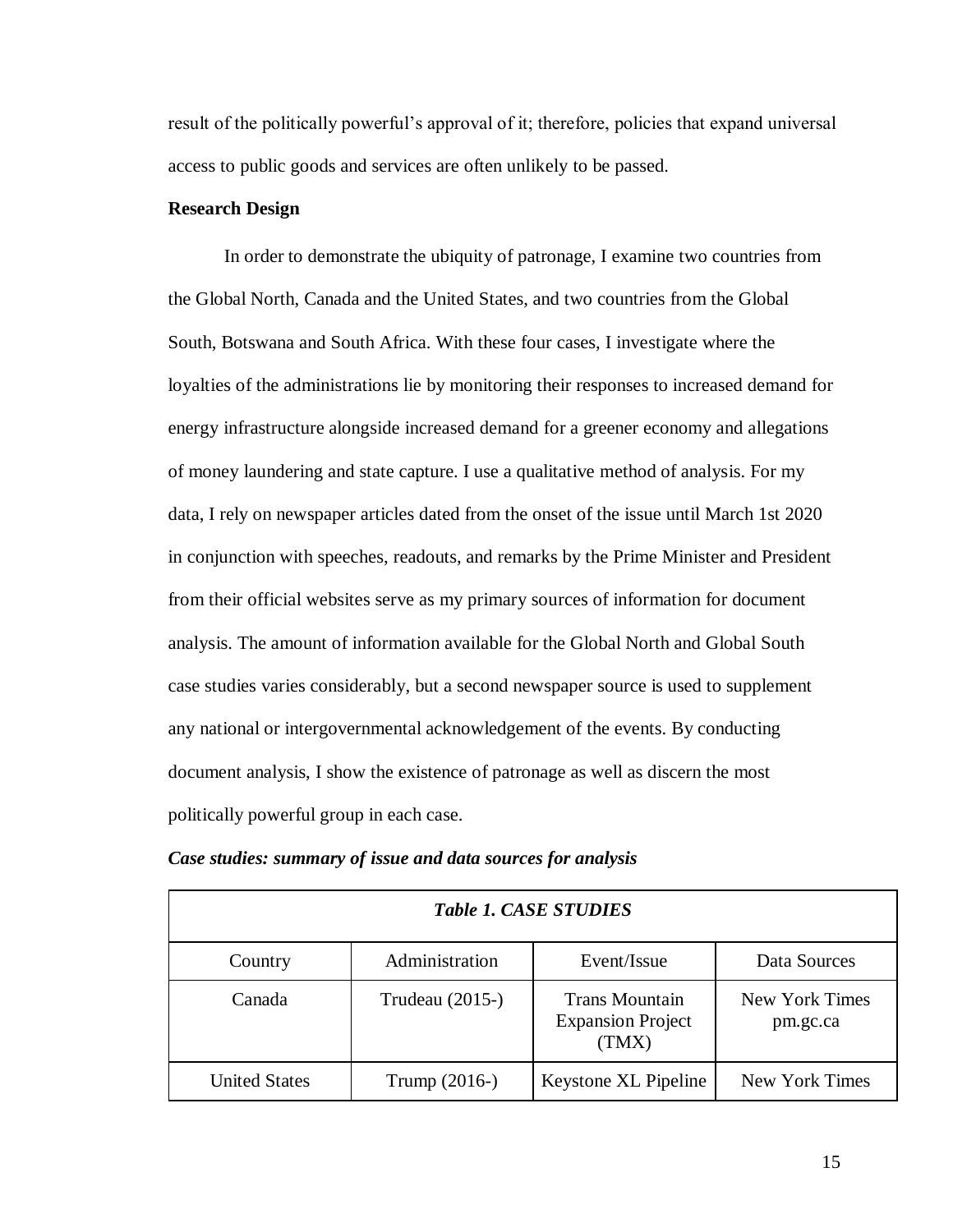|                 |                   | (KXL)                                                                 | whitehouse.gov                        |
|-----------------|-------------------|-----------------------------------------------------------------------|---------------------------------------|
| <b>Botswana</b> | Khama (2008-2018) | <b>National Petroleum</b><br>Fund money<br>laundering scandal<br>case | Botswana Gazette<br>Botswana Guardian |
| South Africa    | Zuma (2009-2018)  | State capture of South<br>Africa: Zuma-Gupta<br>relationship          | Guptaleaks.com                        |

*Canada: Trudeau and the Trans Mountain Expansion Project*

After making a public commitment to a clean energy economy, Liberal Prime Minister Justin Trudeau approves the construction of the Trans Mountain Pipeline to fund the transition. This decision shattered relations between British Columbia and Alberta as well as divided Canada and the First Nations between those who support a strong economy and those who support environmental preservation. Since Trudeau won the 2015 election on a completely different platform, this reversal seems puzzling. I use seven articles from the New York Times and eight speeches and readouts from the official Prime Minister site (pm.gc.ca) in order to find out why he made this choice and how Canadians feel about it.

#### *United States: Trump and Keystone XL*

Despite the previous administration's ruling that the Keystone XL pipeline would hurt their credibility as a climate leader, shortly after inauguration, President Trump invites TransCanada (now TC Energy) to resubmit the application for a presidential permit. Trump approved the project, but it split the country, especially in the states that will be impacted by the pipeline. To properly monitor the developments with this case, I use 12 articles from the New York Times and seven remarks from whitehouse.gov.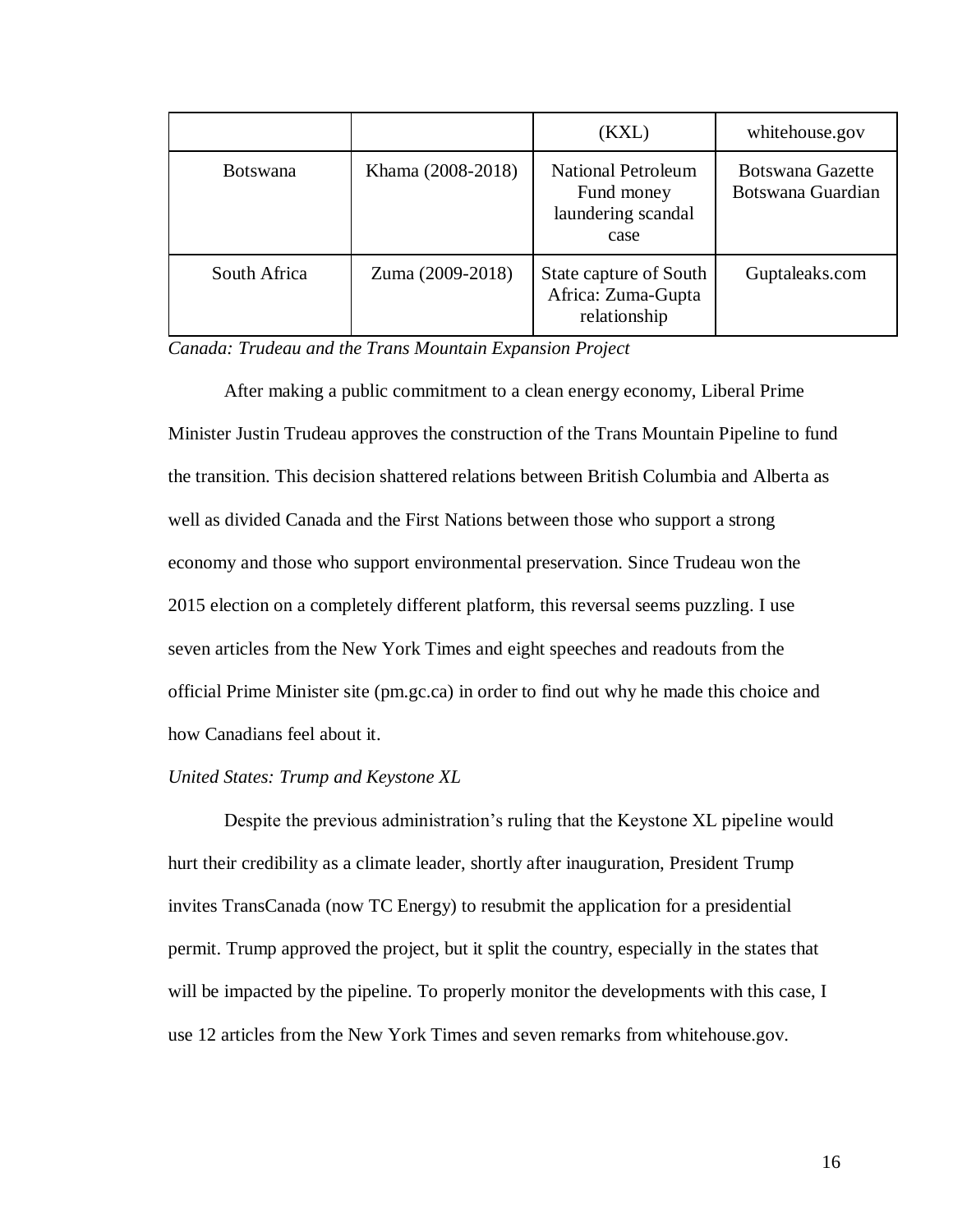#### *Botswana: Khama and NPF Scandal Case*

Botswana's National Petroleum Fund (NPF) served as a price cushion for consumers, until funds were diverted. Khama has a role in this, as does the Botswana Democratic Party (BDP), because they did not investigate the disappearance of the funds. In fact, the disappearance of the funds is one of many failures of the Khama presidency. At the start of his presidency, Khama made many plans and promises which turned out to be hollow. To see who benefited from his failures, I use three articles from the Botswana Gazette and five from the Botswana Guardian. Due to lack of information available at embassy sites or on the Council for Foreign Relations, I chose two domestic newspapers as data sources for my analysis.

#### *South Africa: Zuma and Gupta relationship*

The Zuma-Gupta relationship is indicative of what happens when the interests of the wealthy trump the interests of your own people. The Guptas, an immigrant family from India, came to South Africa in the nineties in order to start their own media firm. This firm among many others came to fruition in South Africa, but it was not because they were good businessmen. Their success came at the cost of the South African people. Under Zuma, many projects stalled, which left thousands without salaries. In order to figure out how the "Zuptas" came to be, I use four articles from Guptaleaks.com, an investigative journalism site which is the result of the collaborative effort of four news sources based in South Africa.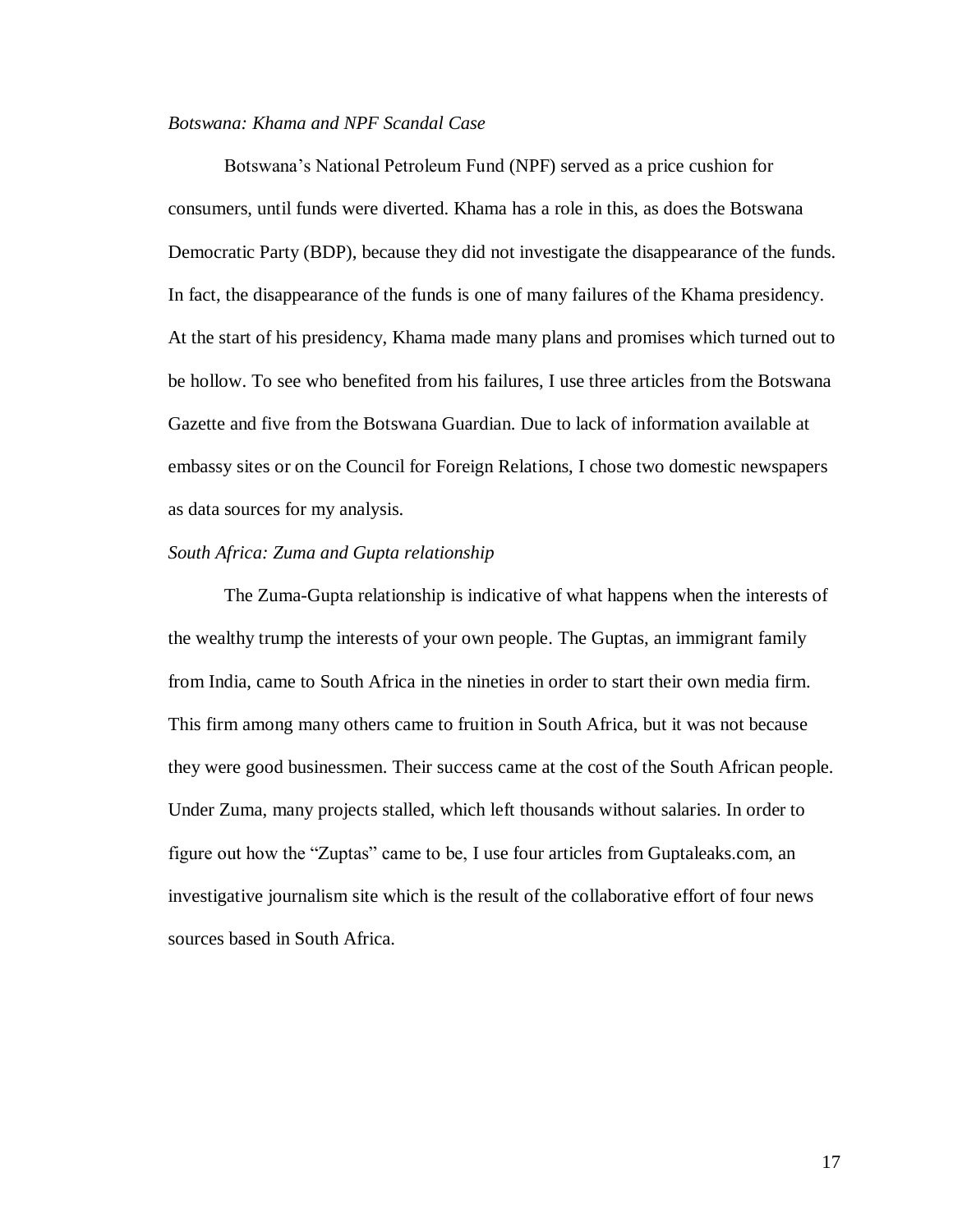### **Data and Analysis**

#### *Canada Case*

| <b>Table 2. KEY ACTORS</b>                             |                                                                                                                                                                                                                                        |  |  |
|--------------------------------------------------------|----------------------------------------------------------------------------------------------------------------------------------------------------------------------------------------------------------------------------------------|--|--|
| Name/Title                                             | Relevance to TMX issue                                                                                                                                                                                                                 |  |  |
| Prime Minister Trudeau                                 | He nationalized the pipeline expansion, amongst three other<br>energy projects, despite campaigning as a proponent of clean<br>energy                                                                                                  |  |  |
| British Columbia (BC)                                  | TMX will twin a preexisting pipeline that runs through BC, thus<br>increasing tanker traffic near Burnaby and the likelihood of an oil<br>spill and subsequent disruption of British Colombia's tourist<br>industry (environmentalist) |  |  |
| Alberta                                                | Proponent of the pipeline as well as other energy projects being<br>brought to them because it will bring jobs (energy and economy<br>proponent)                                                                                       |  |  |
| Conservatives                                          | Supports the project and criticizes Trudeau's handling of TMX in<br>order to galvanize electoral support in the West to regain their<br>majority                                                                                       |  |  |
| <b>Federal Court of Appeals</b><br>(FCA)               | Determines whether legal cases concerning TMX are heard or<br>not, thus taking the political decisions surrounding the pipeline<br>project out of Trudeau's hands                                                                      |  |  |
| <b>First Nations (indigenous</b><br>peoples of Canada) | Have the potential to gain economically or lose their lands and<br>water -- the First Nations have been divided on the issue,<br>bolstering the cases of both sides                                                                    |  |  |

The only clear beneficiaries seem to be Conservatives and Alberta, with

Conservatives regaining political power in Parliament and Alberta, essentially, gaining

power over Trudeau and any other Liberal. Due to skepticism over Trudeau's interests

and Alberta's seemingly ignored economic condition, Alberta and Saskatchewan voted

Conservative in 2019. Even though Trudeau's Liberal Party still has enough seats to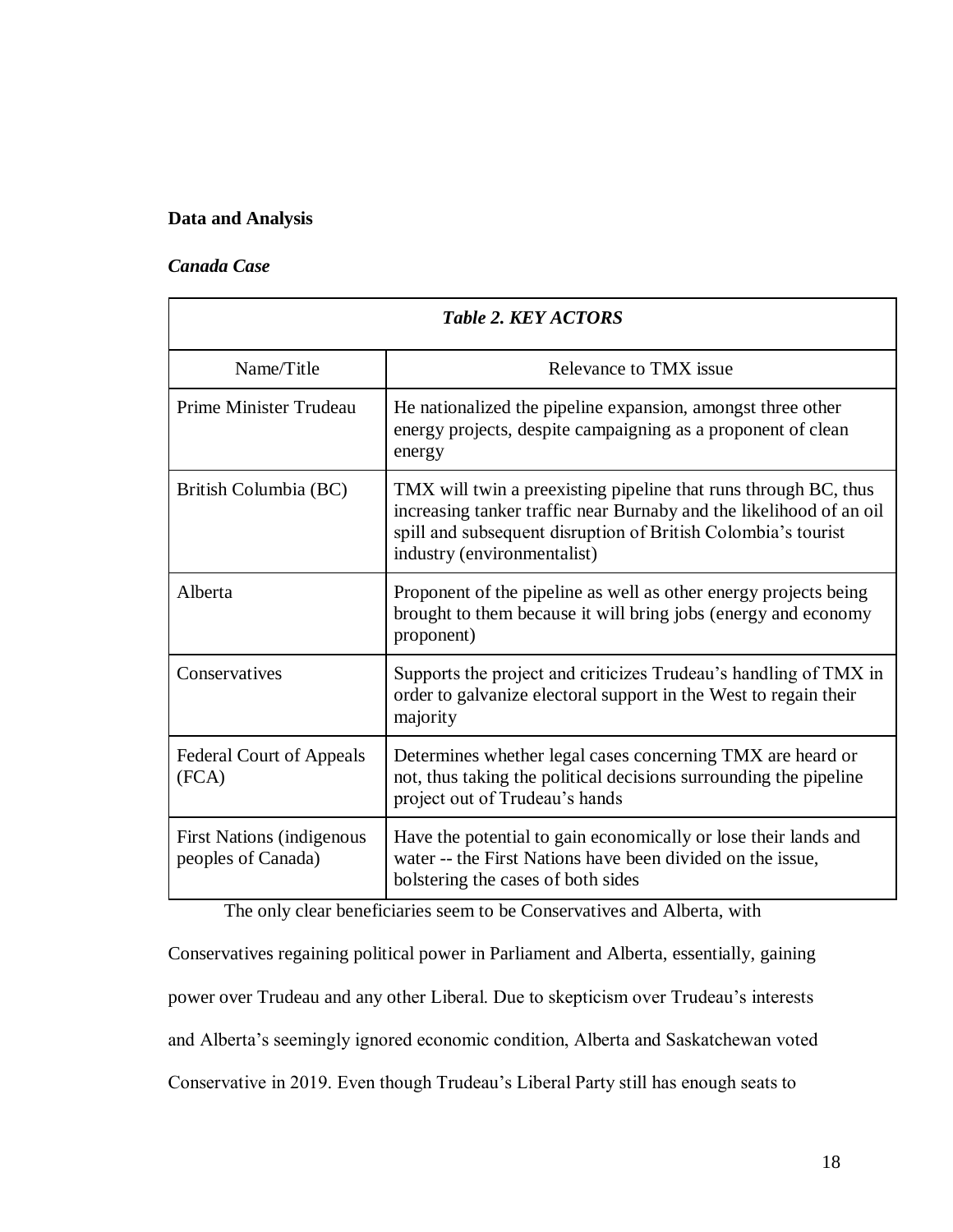remain in power, they lost the popular vote which is indicative of citizen discontent and the obligation of Trudeau to lay out clear policies instead of enacting ones which make everyone happy.

Despite some faith in Trudeau's government that things will be taken care of, Trudeau cannot directly extend anything to anyone without backlash. Due to rising farright conservatism, Trudeau played it safe by letting the FCA determine how TMX progresses. Even though his plans for TMX to serve as the money generator for the clean energy economy transition, it seems he has a plan no matter which way public opinion sways. On the other hand though, his moderate position seems more costly politically considering that he won over Canada with a Liberal platform.<sup>1</sup>

His reversal raises many questions on the politics in Canada, but one thing is clear: TMX is a symbol. By supporting a clean economy and protesting TMX, you are a Liberal, while supporting the energy infrastructure and economic growth that TMX can bring makes you a Conservative. These ideological fault lines lie at the heart of the entire issue in Canada. It does not seem that Trudeau needed to appeal to the West, the Conservative heartland, considering what his victory meant (Puzic 2015). However, on the same day he made his pipeline announcement in 2016, he also announced other policies that his government had implemented: Natural Resource Project, Ocean Protections Plan, and the Alberta Climate Leadership Plan. The other three plans clearly follow the Liberal ideology, but he approved TMX and the Line 3 Replacement Project. Why did he do that?

<sup>&</sup>lt;sup>1</sup> See appendix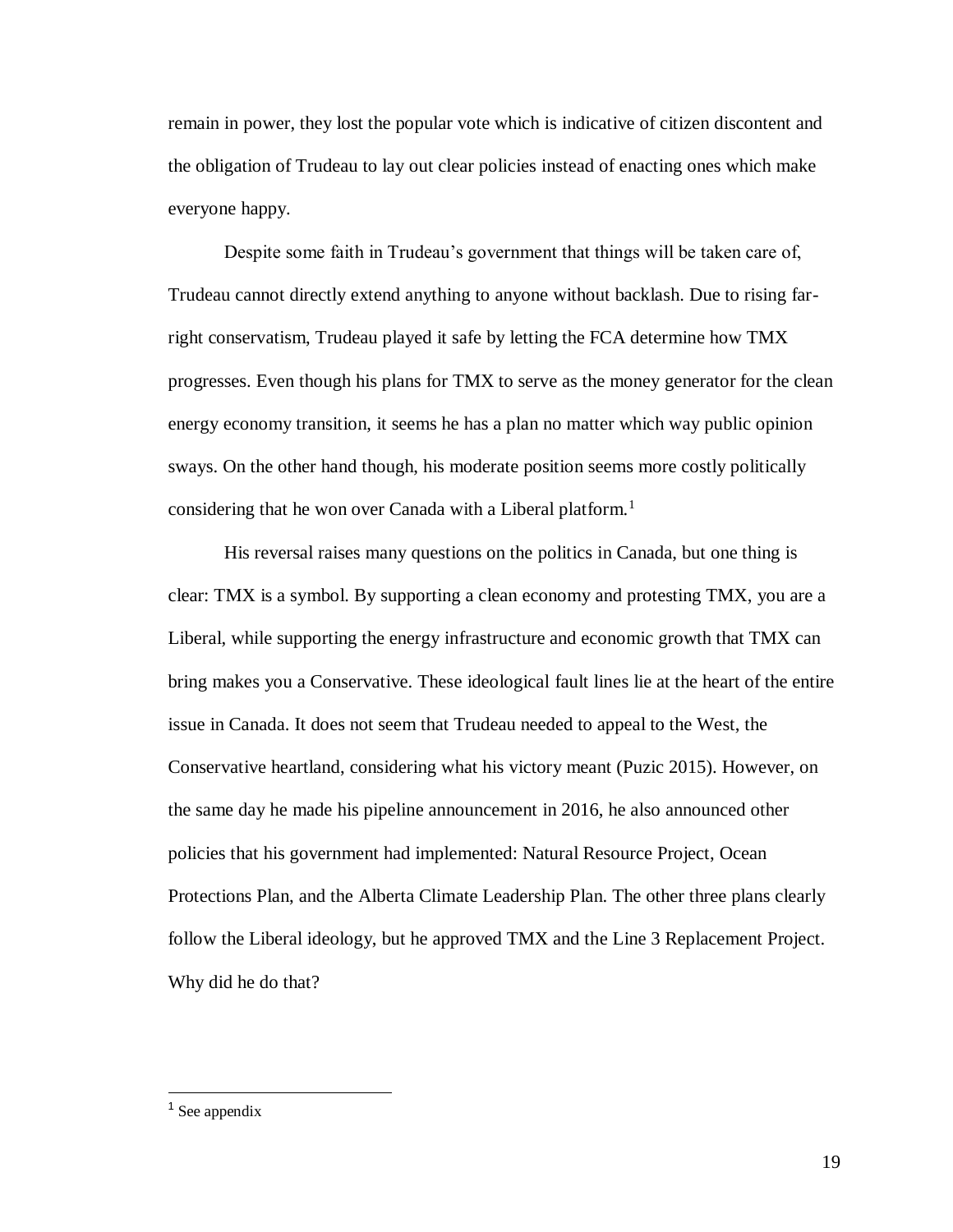With the data available, there are not many answers, but his attempt to please everyone in order to maintain his status as Prime Minister is much appreciated from a strictly theoretical sense. My interpretation suggests that the Conservatives and the Canadian West, mainly Alberta and Saskatchewan, are the most politically powerful in Canada. This could be because of how much they contribute financially to the government of Canada in taxes relative to the rest of the country. If Alberta and Saskatchewan do not support policies put forward by the Prime Minister, the plans will fall apart. This explains why Trudeau agreed to TMX as long as Alberta committed to the national carbon tax (Alberta Climate Leadership Plan). Even though Trudeau has prepared a way for Canada to make the necessary transitions to a clean energy economy, his plans may be checked by Conservatives at the provincial level.

#### *US Case*

| <b>Table 3. OPPONENTS AND PROPONETS FOR KXL PROJECT</b> |                                                                        |  |
|---------------------------------------------------------|------------------------------------------------------------------------|--|
| Opponents                                               | Proponents                                                             |  |
| Sierra Club                                             | ProPetrol (TX based company)                                           |  |
| <b>National Resources Defense Council</b>               | Enbridge (Canadian company)                                            |  |
| Nebraskan landowners                                    | TC Energy (Canadian company)<br>CEO of TC Energy Russ Girling (Canada) |  |
| <b>Native Americans</b>                                 | Jim Carr (Canadian                                                     |  |
|                                                         | American Petroleum Institute: Robin Rorick<br>and Jack Gerard (US)     |  |
|                                                         | Heartland Institute: Tim Huelskamp (US)                                |  |
|                                                         | Nebraska Governor and Chamber of<br>Commerce                           |  |
|                                                         | President Trump & Republicans                                          |  |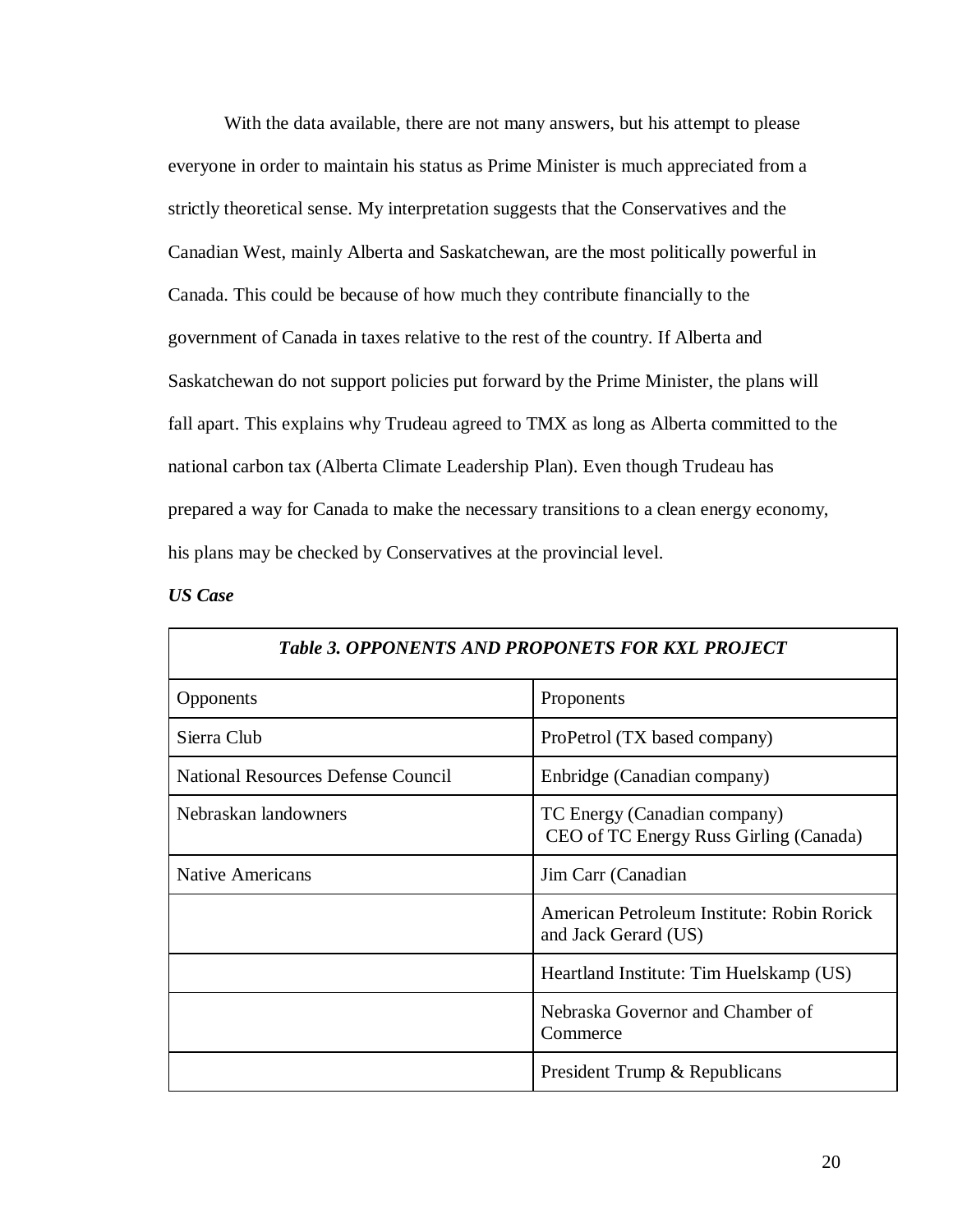

#### *Figure 4. US Patronage Network*

Many scholars discussing patronage situate it as a phenomenon endemic to the local level; however, the US may be providing evidence of the first instance of patronage at the national level with the Republican monopoly on government. Unlike Trudeau, Trump did not reverse course on his campaign promises, but his actions to ensure energy infrastructure projects come to fruition benefit him and people in his administration more than it does the people. As stated before, voters and candidates/incumbents are no longer the only people in the political arena; thereby making voters more susceptible to influences that affect their voting habits and ideals. With the drastic difference between red and blue states, as well as the very real and perceived social distance of people in these states, actors with a product to sell can easily prey on these inequalities. Despite evidence from the New York Times saying that the pipelines do not bring as many jobs as proponents trumpet, Americans value working and making money, especially if they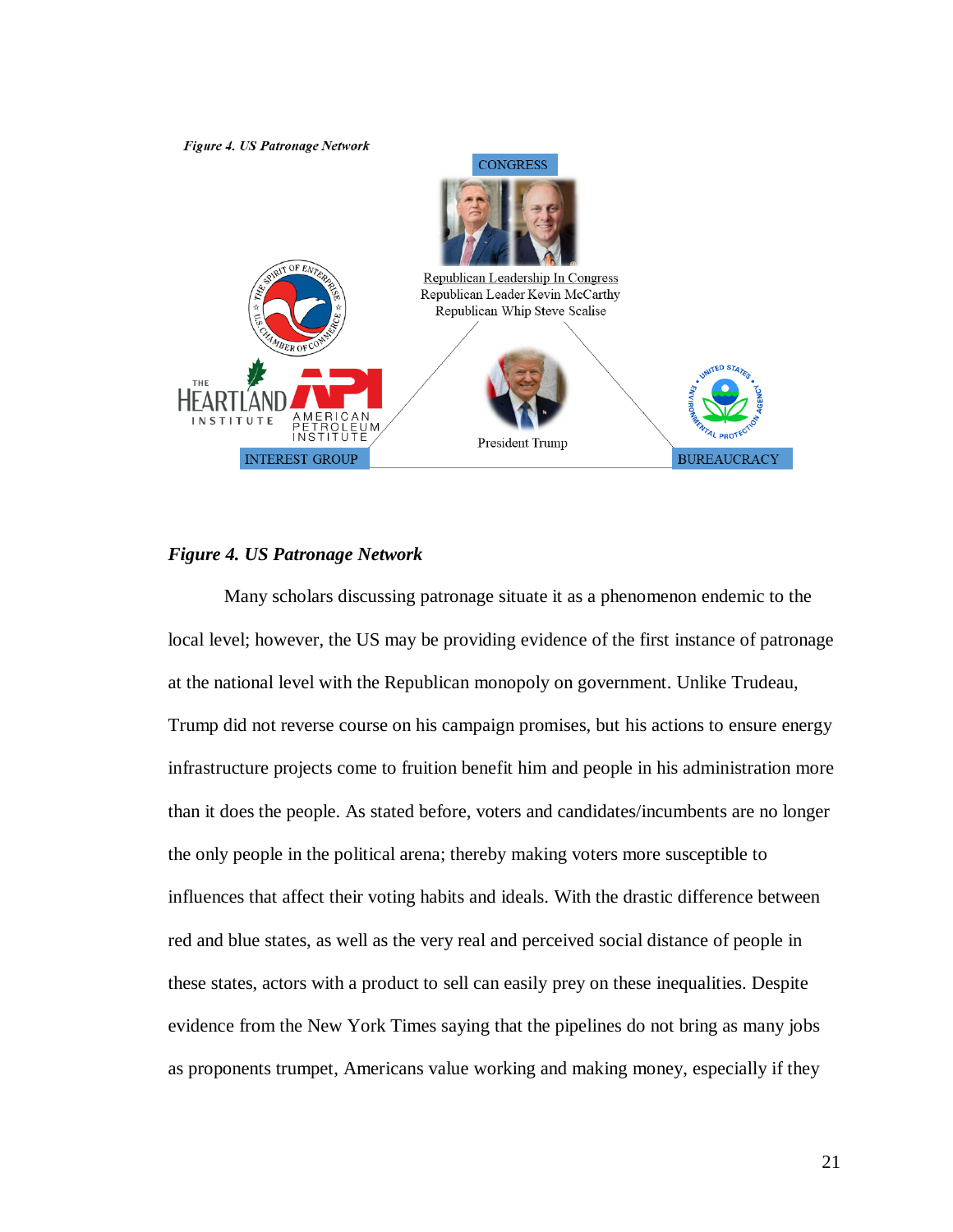need it to survive, no matter the industry.<sup>2</sup> Like Canada, the US also has its liberalconservative dichotomy playing out through KXL, except conservatives are Trump's base. Playing to his base is not problematic in and of itself unless you closely examine each policy choice he and his party have made. According to FiveThirtyEight, the House and Senate Majority leaders opposed a bill requiring the EPA to issue regulations regarding certain chemicals (2020) and preserving 400,000 acres of land in Colorado (2019) while supporting motions to repeal rules requiring energy companies to reduce waste and emissions as well as repeal of the stream protections rule in 2017. Where Trudeau tried to find a happy medium in this dichotomy, there is no medium in the United States. Conservatives often describe environmental regulations as an impediment to industry, which is why Trump implemented two executive orders: one gives him supreme authority over pipelines, the other limits the ability of states to fight pipelines. Trump actions, as well as the Republican Party's stance on energy demonstrate that their interests are not with the people as they claim. It is quite safe to say that they wish to enrich the corporations whom they bail out politically as the patronage triangle as well as the US patronage network explains. Many of the proponents of KXL are also potential beneficiaries of profits if the project comes to fruition. Broadly, the US and Canada both can expect gains from this project, despite allegations about the risk of spills; however, a variety of people have their say on what side they are on regarding KXL.

 $\overline{a}$ 

<sup>2</sup> Leslie, Jacques. 2018. "Do Pipelines Really Create Lots of Jobs?" New York Times, May 10. https://www.nytimes.com/2018/05/10/opinion/environment-pipelines-jobs-carbon.html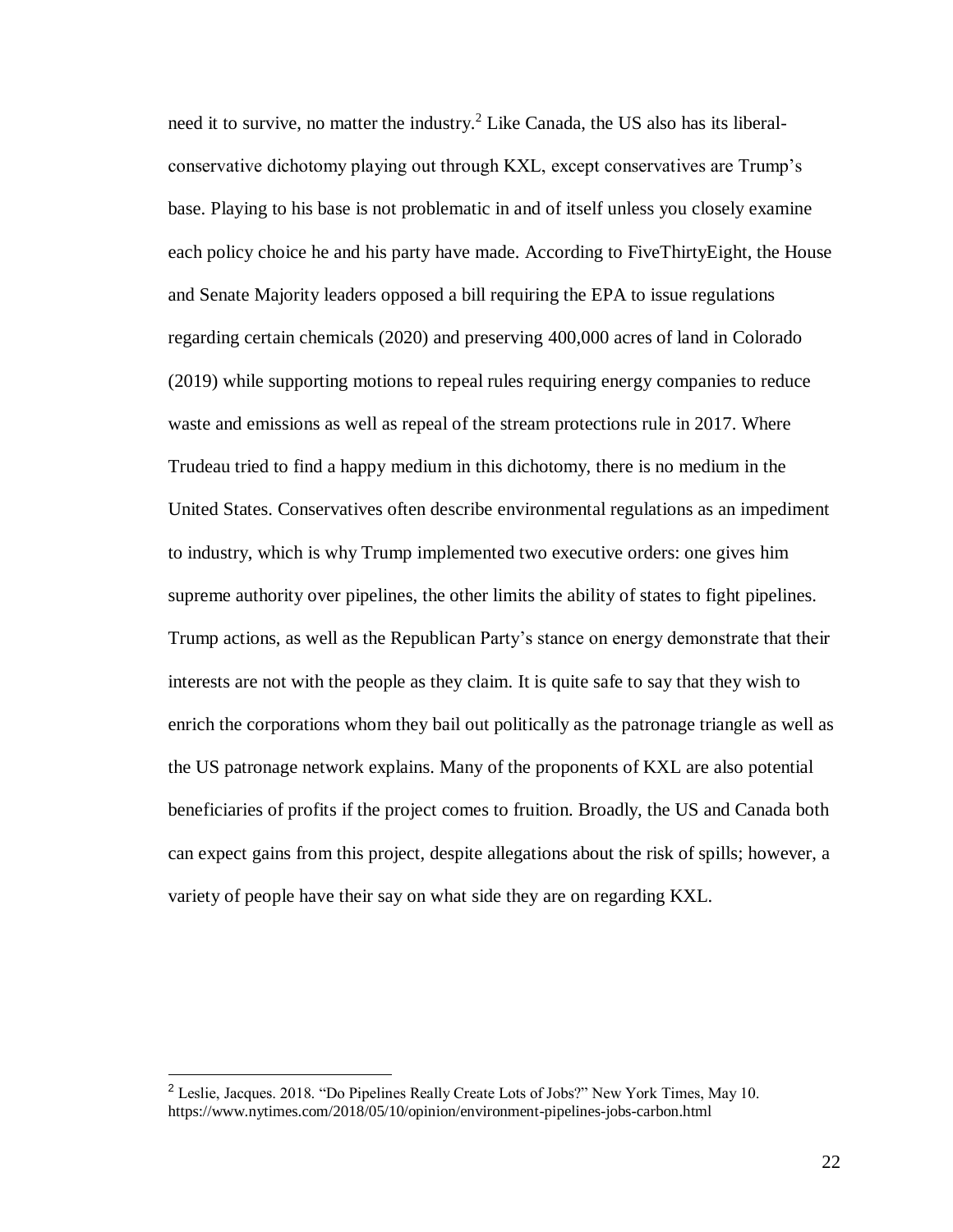#### *Botswana Case*





*Figure 5. Botswana Patronage Network*

Figure 6. Flow of Funds from National Petroleum Fund (NPF)



*Figure 6. Flow of funds from National Petroleum Fund (NPF)*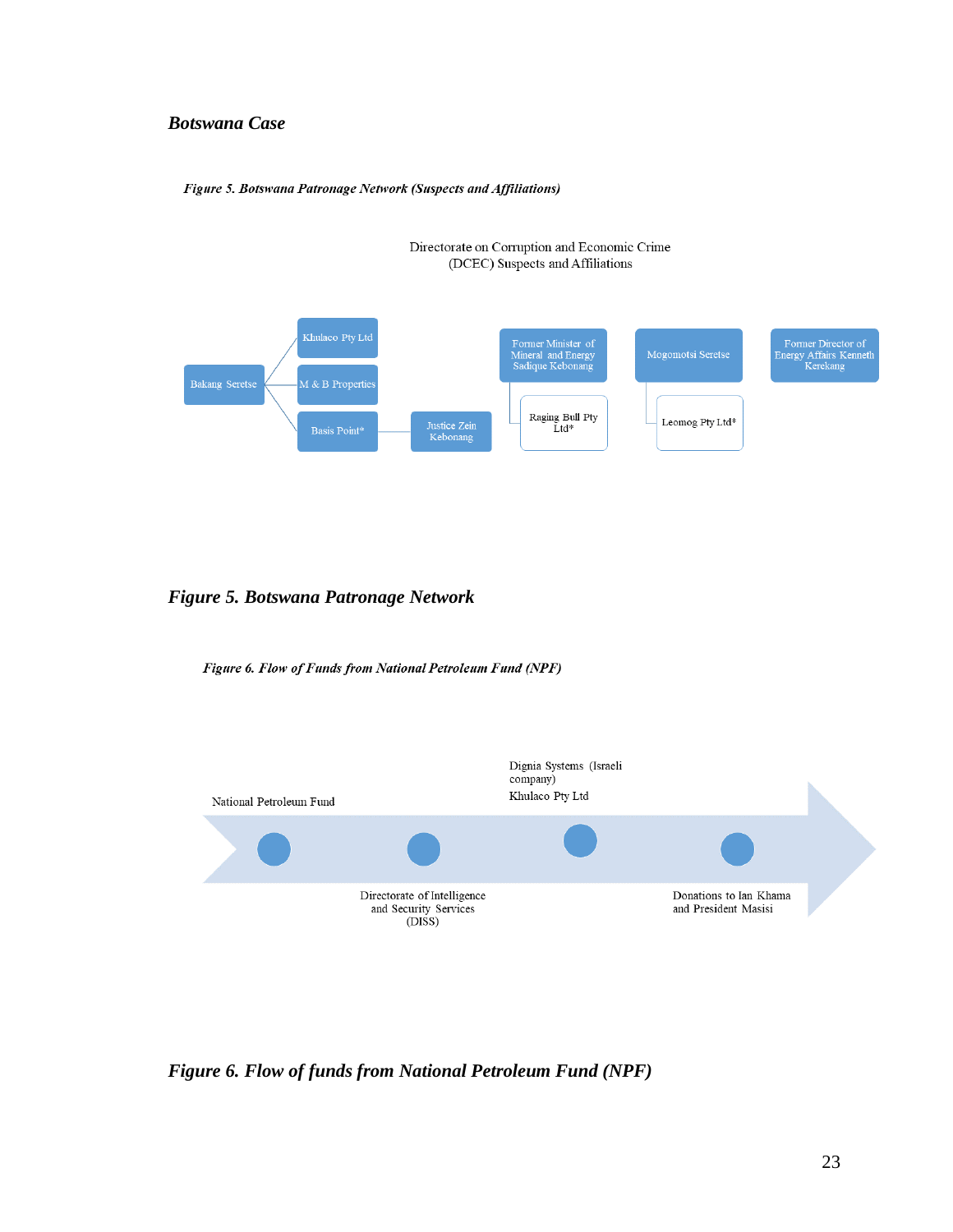Botswana is often a model that other countries in Africa should be able to achieve if they follow the same steps; however, it may be a better idea if other African countries do what is best for themselves rather than follow Botswana. Ian Khama is only a snapshot into the decades of systematic corruption and state capture under the Botswana Democratic Party (BDP). When P230 million disappeared from the National Petroleum Fund (NPF), it seems as though that was Botswana's final straw dealing with the trappings of destabilizing patronage.<sup>3</sup> According to publicly obtained correspondence, Former Directorate on Intelligence and Security Services (DISS) Director General Isaac Kgosi wrote to the Department of Energy Affairs asking that P230 million be diverted from the NPF to the DISS for fuel storage. Former Acting Permanent Secretary Dr. Obakeng approved the diversion, but later reversed, which were used for two things: (1) paying Israeli security company Dignia Systems and (2) a transfer payment on behalf of DISS to Khulaco. According to the Botswana Guardian, there is no guarantee if Khama or the Israeli government knew about the contract at all since Kgosi is not talking. It seems that the Fund had been looted twice, once in 2017 when P250 million disappeared and last year, in 2019 based on the Botswana Gazette. More recent sources indicate that P230 million disappeared from the Fund, launching domestic petrol prices into chaos amongst the rising unemployment and discontent. This second looting and its possible connections to former president Khama and current President Masisi have given way to debates about the use of state institutions for political gain. Even though Masisi is not my focus for Botswana, he did campaign on ending corruption. Could his fight to end

 $3$  P230 Million = 230 million pula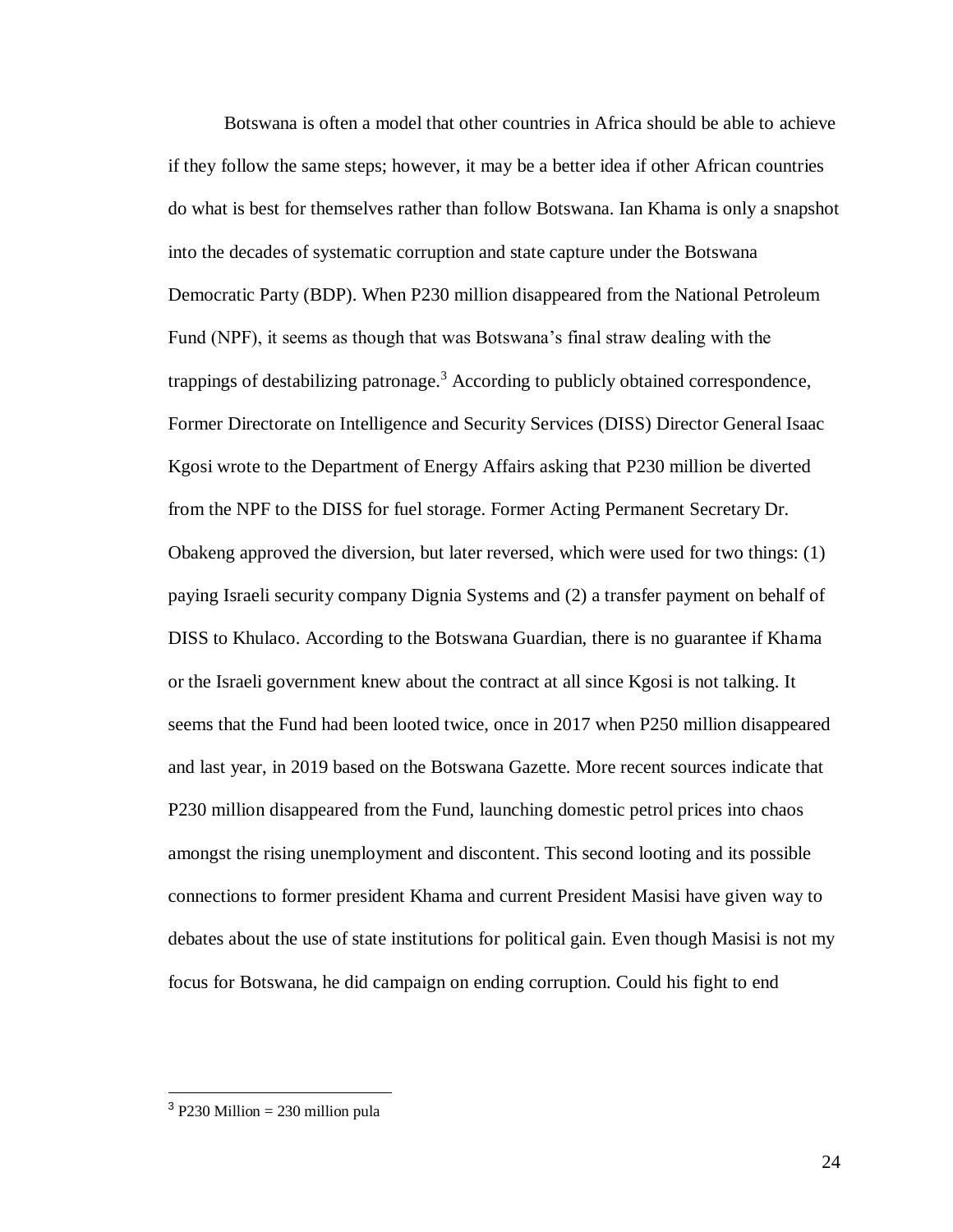corruption, something that has blemished Botswana's credibility as a model, all be just a ploy for his political gain?

Their infighting is fracturing the BDP, leading to splinter parties. With the BDP weakening due to factional disputes, it gives power to the other parties that do exist in Botswana, but that does not mean that the BDP has lost all power. The BDP led Botswana out of the colonial era, uniting all Motswana in their common goal to be liberated, so one could argue that people see the BDP in the light from the sixties instead of for what it has become today. For some reason though, despite the more fumbling under Khama, the people voted in Masisi, another BDP candidate. Part of the BDP's organization is all the money that it has, most likely from diverting funds from critical infrastructure and illicit business deals in diamonds, mining, and oil. Foreign direct investments (FDI) gave the businesses that helped develop Botswana more political power than the people themselves, opening the country up to be manipulated into poverty and abuse of power by its own officers as we can see here. Many of the suspects in the NPF looting also have companies in which they are directors. Whether it was two lootings or not, Kgosi only accounted for P118 million in 2018, leaving over P100 million unaccounted for. This proves that there is evidence of corruption and patronage is apparent with the main beneficiaries being elected officials and their families and businesses. In 2019, Botswana pumped half a billion into the NPF. Permanent Secretary of the Ministry of Minerals, Mmelta Masire revealed that Botswana owes P800 million in debt to companies. While Botswana has debt to a number of companies, its elite had properties and luxury items from the monies laundered from the NPF. Botswana is not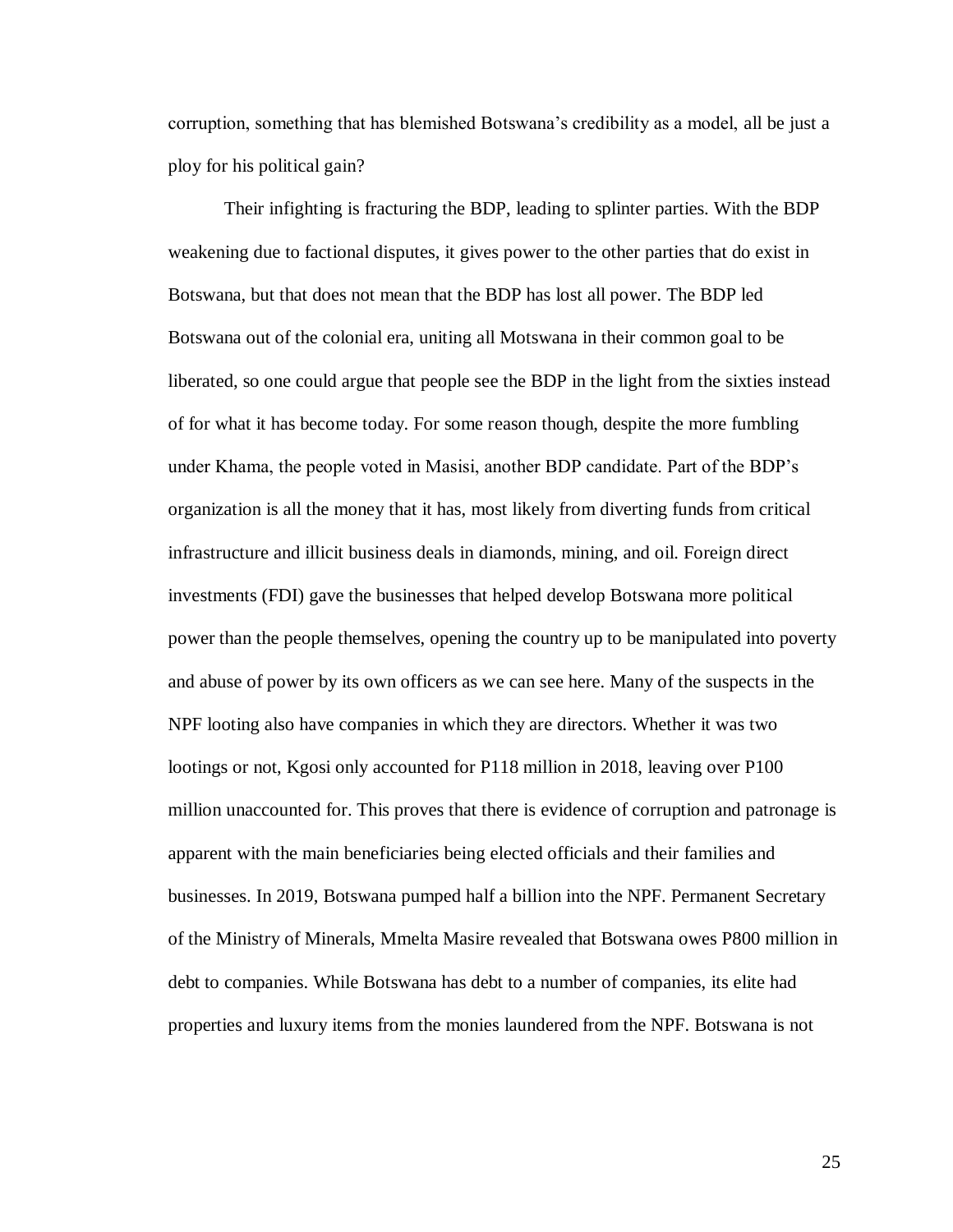demonstrate a model that other African countries should copy. In fact, it is following the

Global North model into economic, partisan, and ethnic chaos.

#### *South Africa Case*

 $\overline{a}$ 

| <b>Table 4. KEY ACTORS</b>       |                                                                                                                                                                  |  |  |
|----------------------------------|------------------------------------------------------------------------------------------------------------------------------------------------------------------|--|--|
| Name/Title                       | <b>Relevance to State Capture</b>                                                                                                                                |  |  |
| Ashu Chawla and Naresh<br>Khosla | Gupta agents that falsified and backdated documentation for<br>Indian nationals' work visa with their start-up company,<br>Sahara                                |  |  |
| Gupta brothers                   | Ajay, Atul, and Rajesh extended favours to many elected<br>officials, helped get people into power, brought in many<br>Indian immigrants to work in South Africa |  |  |
| Bell Pottinger (Tim Bell)        | PR Firm in England that started the white monopoly<br>narrative to stoke racial tensions in hopes to distract from<br>the state capture                          |  |  |
| Duduzane Zuma                    | Son of President Zuma, billionaire and shareholder in a<br>Gupta company, key decision maker and connection<br>between Guptas and President Zuma at the time     |  |  |
| President Jacob Zuma             | Allowed the Guptas to control government job posts                                                                                                               |  |  |

State capture by businessmen seems like a trend in Africa, which makes sense.

Many foreign governments invest into mining companies, oil companies, and any other natural resource or business venture that African countries can offer them, usually at the cost of the integrity of the political structure. During Zuma's regime, he and his family got tangled up with the Guptas, a family of three brothers from India who came to start a media firm. The connection could have begun with the involvement with Bell Pottinger or when the Guptas gave Duduzane Zuma a director position in one of their firms, but it seems that the Guptas snuck into South Africa by falsifying documents.<sup>4</sup> How their

<sup>4</sup> McKenzie, Roy. 2018. "#Guptaleaks: How Sahara handed SA Jobs to Foreigners." *Guptaleaks,* Sept 20. https://www.gupta-leaks.com/information/guptaleaks-how-sahara-handed-sa-jobs-to-foreigners/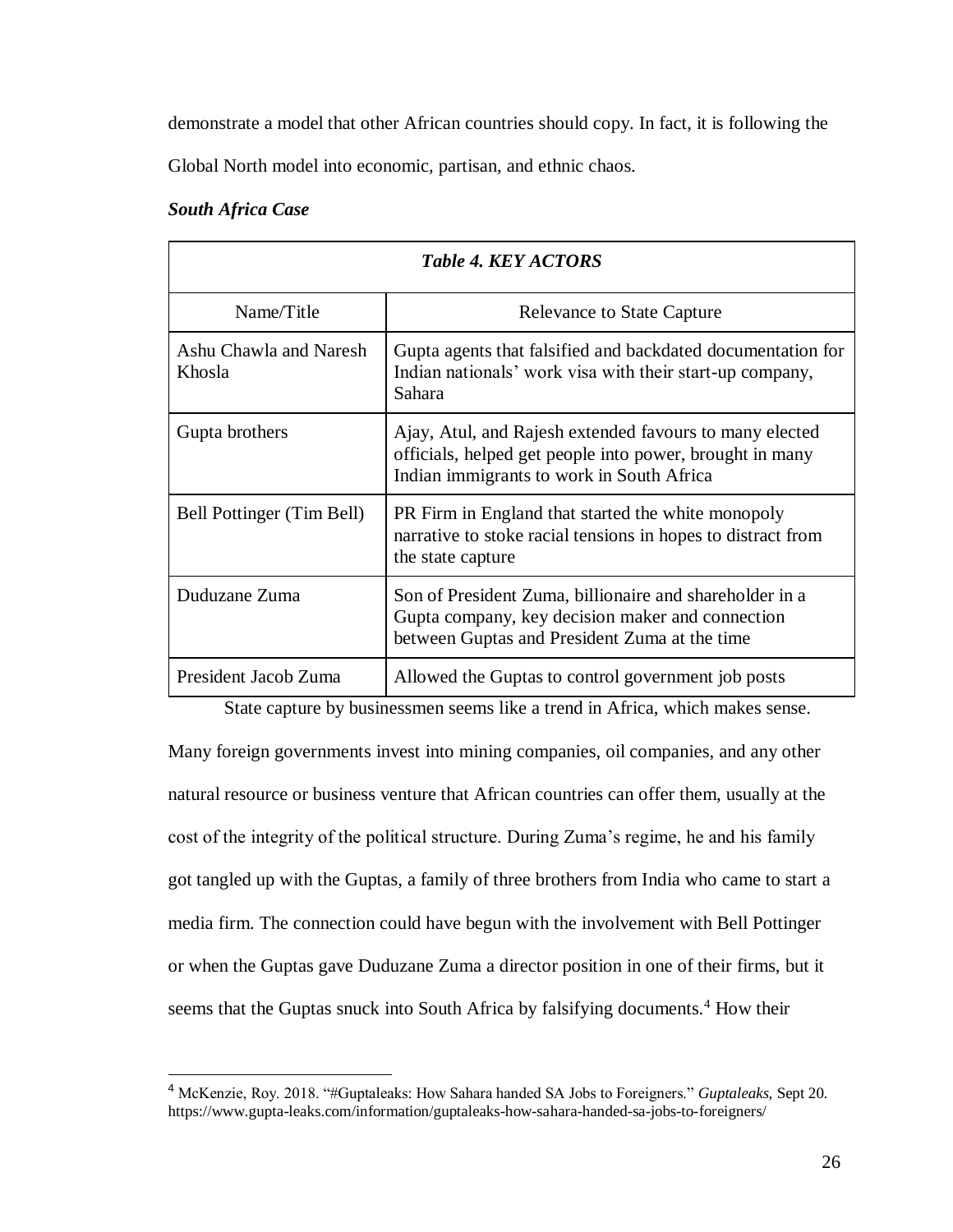interests became entangled with Zuma's presidency is not particularly clear with the data, but the same thing in Botswana can be said for South Africa: other interests have captured the state, plunging the rest of the country into crime, poverty, and dilapidation.

Despite the underpinnings of ideology shaping interests, the Guptas seem to have made their way to South Africa, interacting with the former president in limited instances until they had gained control of the government. Their connection to the Zumas led to the appointments of their cronies and special treatment which is sometimes illegal in South Africa.<sup>5</sup> For all intents and purposes, the Guptas were just using South Africa for their own personal use, extending gifts to the Zuma family from time to time and helping modify public opinion with the PR Firm. Gupta websites began disseminating a narrative citing a white monopoly on the economy as to why the allegations against the Guptas arose, thus inciting racial tensions in South Africa. Their efforts did fail, and now everyone knows about state capture in South Africa, which has received negative feedback from the US especially. There seem to be no policies, no positions, only gifts and favours back and forth. The interests served are of the wealthy and not of the people, but these wealthy people are not from South Africa, and therefore not sympathetic of the political issues in South Africa.

#### **Discussion**

 $\overline{a}$ 

Patronage works differently in different countries, but it does exist, in some form everywhere. In the Global North, patronage seems to lie in the wrappings of ideology while in the Global South patronage networks often feed foreign patrons rather than domestic ones. The relationships in Global North are based on political and financial

<sup>5</sup> See appendix: South Africa, "Why you should care about #Guptaleaks" and "#Guptaleaks: The Presidency Captured"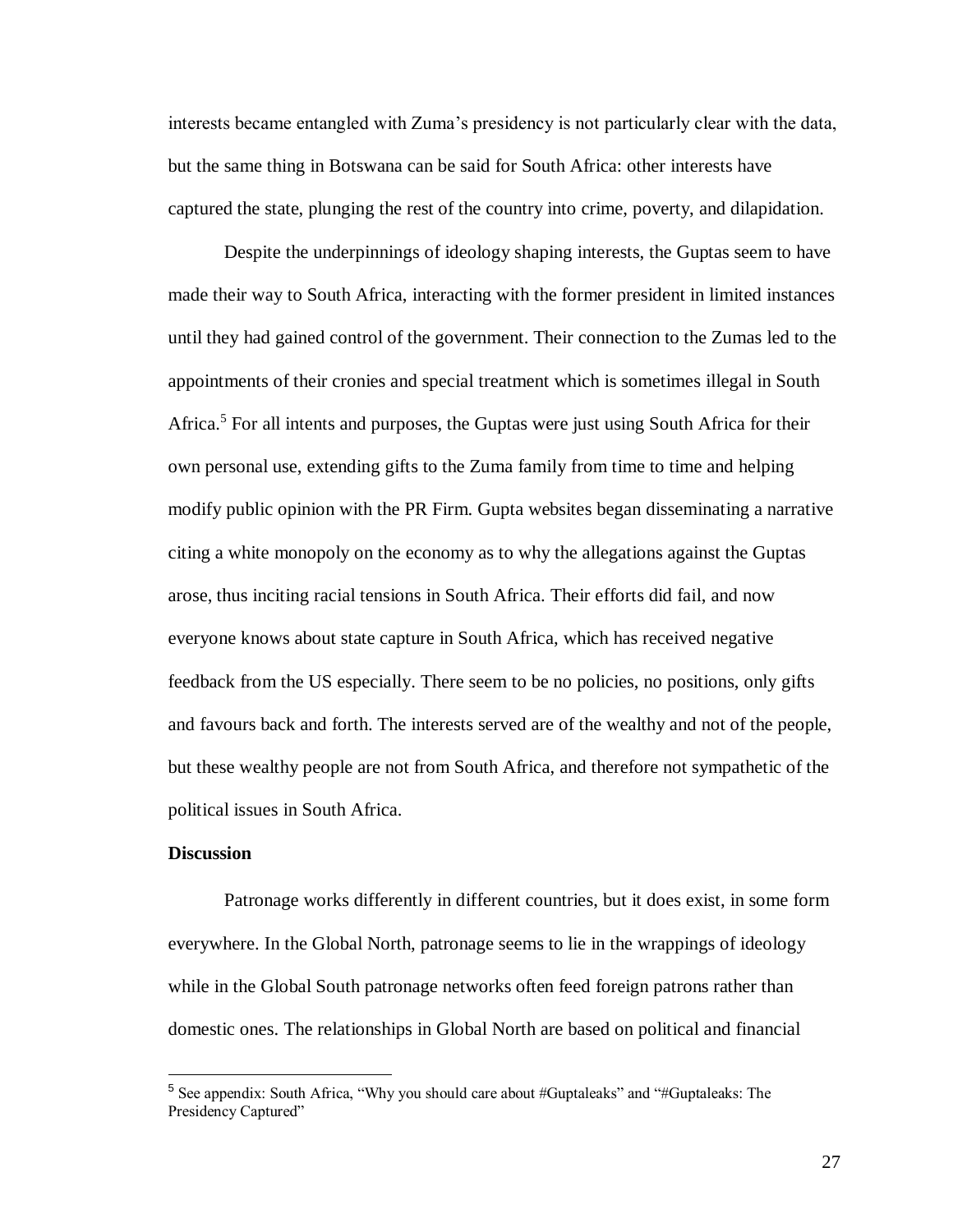support from organizations and people respond to favours because of their need for money in their personal lives. Global capitalism enriches the Global North at the cost of the Global South. In other cases, countries within the Global South often work against each other to achieve a status similar to countries in the Global North, as evidenced by the state capture of my two Global South cases by immigrants from another country in the Global South. Unfortunately, where the Global North operates discreetly behind ideology, the Global South operates blatantly due to the lack of development and rampant corruption. Voters all across the world are suffering as a result of patronage networks, but that is more true for the US, Botswana, and South Africa.

There is no difference in how patronage works in any democracy, "developed" or "developing." While Trudeau cannot be implicated as the culprit based on the datasets, his actions show that conservative ideology governs Canadian energy interests, despite evidence of the dangers of continued usage. As he unites Canada for the future, local premiers focus on his mishandlings of generous energy projects, citing how much he hates the west and other stereotypes in order to win Parliament. This strategy led to the election of Donald Trump in 2016 in the US. By presenting himself as an outsider and a man for the people, he overtly campaigned to build more pipelines and strip away limits to economic growth (dog-whistle for environmental protections). Considering the evidence of the danger that brings, much of his campaign promises have been realized, including the streamlining of energy projects and the rollback of over 90 environmental regulations. During the time that he overtly campaigned on conservative ideology, he covertly used legal maneuvers as well as powers granted to the president to ensure his promises were realized. The building of pipelines, which bring jobs and economic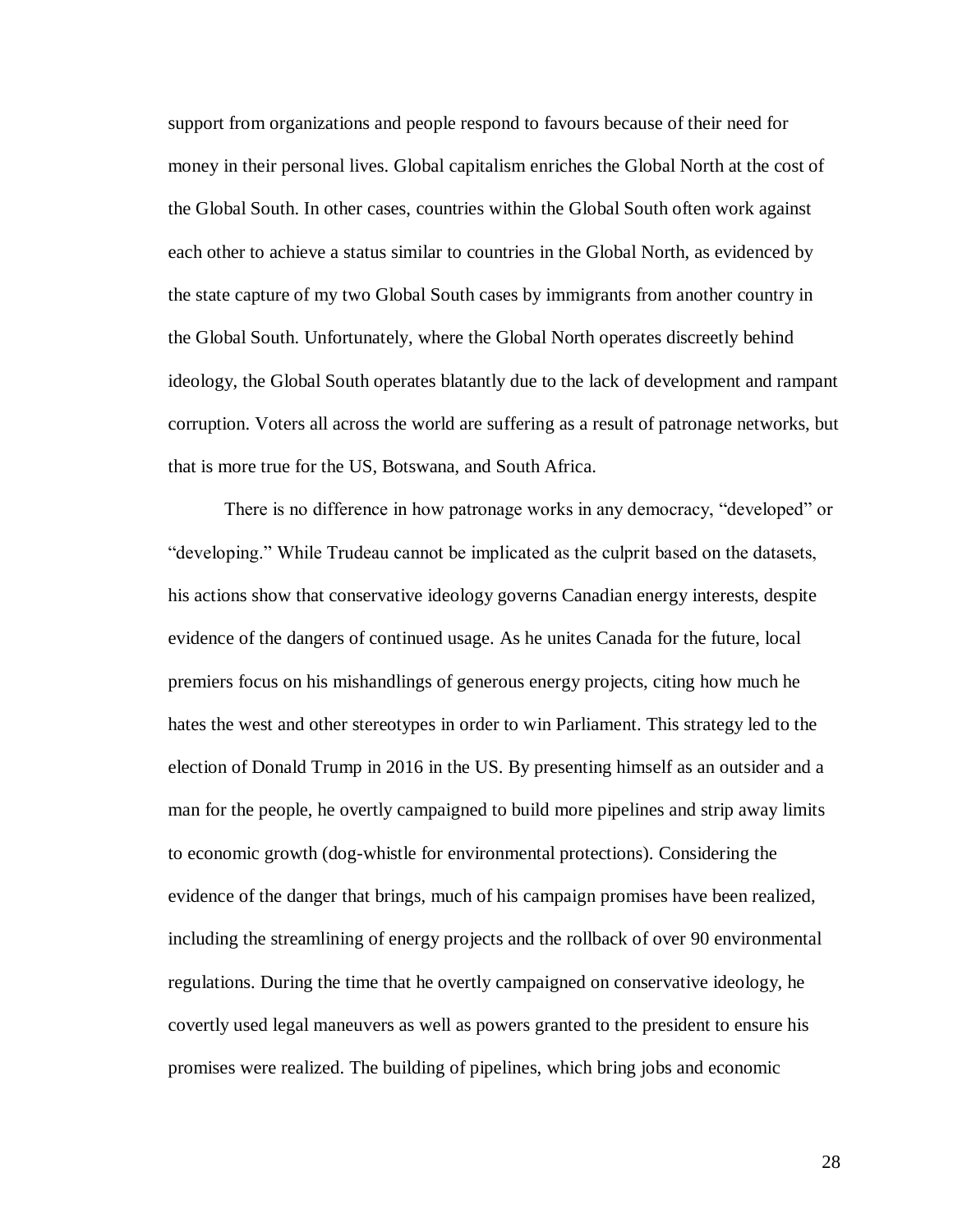growth, would ensure his reelection, as well as continue the reign of conservatives at the national and local levels. Unfortunately, unrestrained economic growth comes at the cost of human rights and the environment, barriers that many business leaders and interest groups wish to ignore. The data shows the bureaucracy and interest groups at work, but Trump's rhetoric and the two most powerful republicans in Congress are necessary to ensure their clients (wealthy business owners who funded their campaigns) stay happy and continue to "vote" for them in the future. Big business interests tangling with politics seems a bit more obvious in the Global South, but without the entire story on how political fights began and why, it is a little more difficult to discern the influence o dominant political parties over time; however, the relationships are there, outwardly, between business moguls and elected officials in both Botswana and South Africa. Botswana's elite are directors of companies implicated in the case against those responsible for looting the NPF. On the other hand, Zuma's presidency became muddy when his troublesome son became entangled with the Guptas through one of their companies. Whether or not he knew is no longer a question considering the meetings and the gifts given to close members of his family.

Each case study proves that patronage exists and it does benefit the few at the cost of the majority, despite the majority's vote on certain policies. Even if votes went in the correct direction so to speak, that manipulation is the handiwork of patronage network actors, those with the most political power (and economic power). With their power they sway public opinion with firms or with ideologies, maintain business interests and political ones, and destroy the fabric of society and democracy. The only good thing about the existence of patronage is the fact that it exposes those at the top of the hierarchy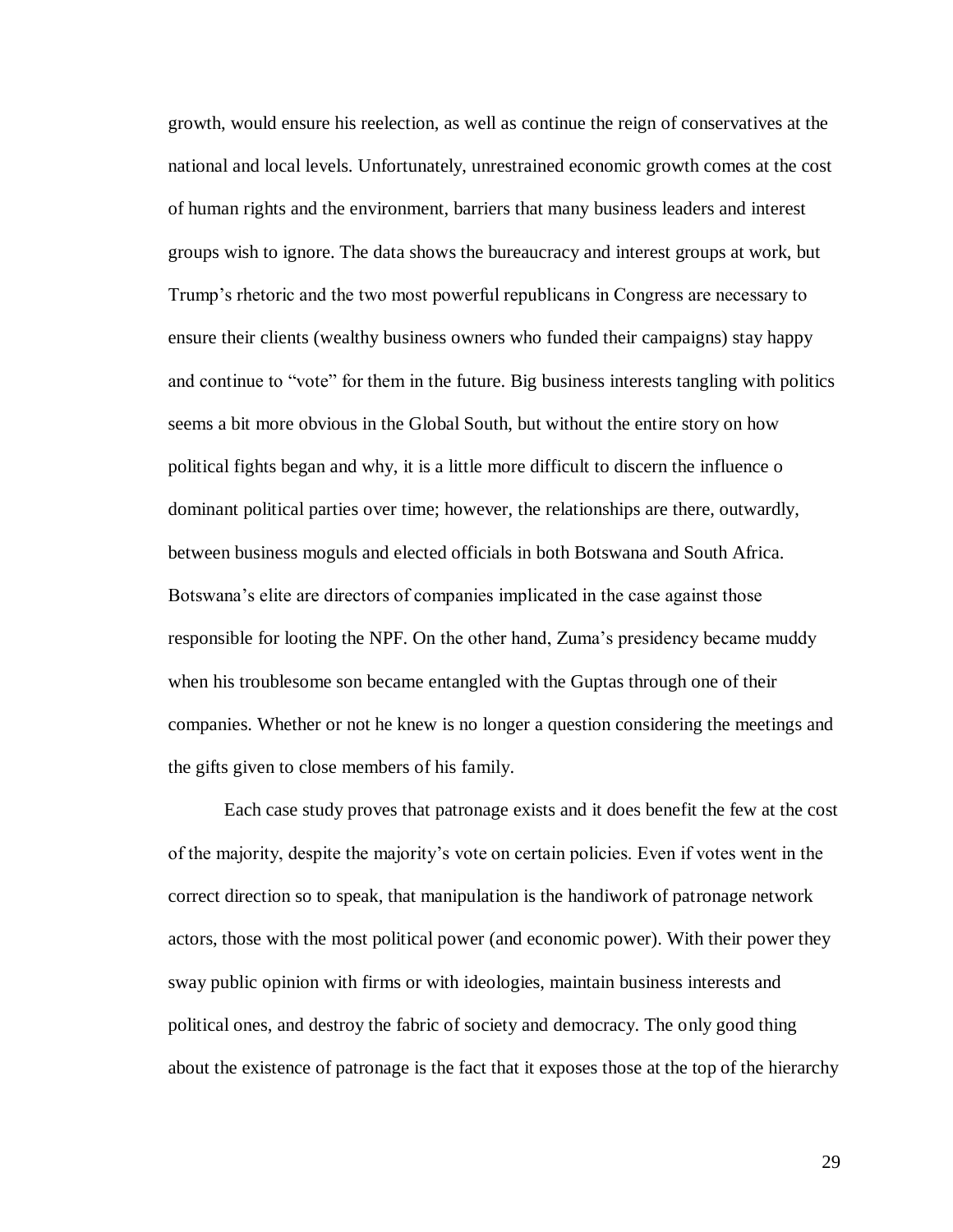for who they are, creating more informed and transparency-hungry voters. The connections between wealth and power can be explained a million times over in this paper, but those connections lay at the heart of patron-client relations and democracies everywhere. Who the "the people" are in a democracy ultimate determine who will be heard politically. As we can see, it is no longer the common man, or even the middle man, but the richest men with all their wealth and power generated over time through deliberate unequal systems imposed across the globe.

#### **Conclusion**

Patronage has many different understandings, and while they are mostly negative, there is no difference between patron-client relations and democracy. By looking at the Global North and the Global South, it is evident that patronage has evolved. Where it has stayed overt, it has become covert in line with connotations about patronage. The covert nature of patronage is hidden, but no different and destabilizing as the most overt forms found in the Global South. The nature of patronage, covert or overt, has major effects on the lives of normal people. TMX has the potential to destroy the Pacific Coast. KXL will bring benefits to 35 people permanently, but only during construction will employment and economic growth surge. The NPF has been looted twice, raising petrol prices in an era of chaos for the common man under Khama. The Guptas' dealings with former president Zuma undermined the institution, but they started many companies that favored Indian immigrant work over South Africans. It does not matter how it works, because it is there and has been since colonisation.

This line of research raises many questions about ideology, history, and the meaning of "the people" in democracies across the world. While it has cast conservatives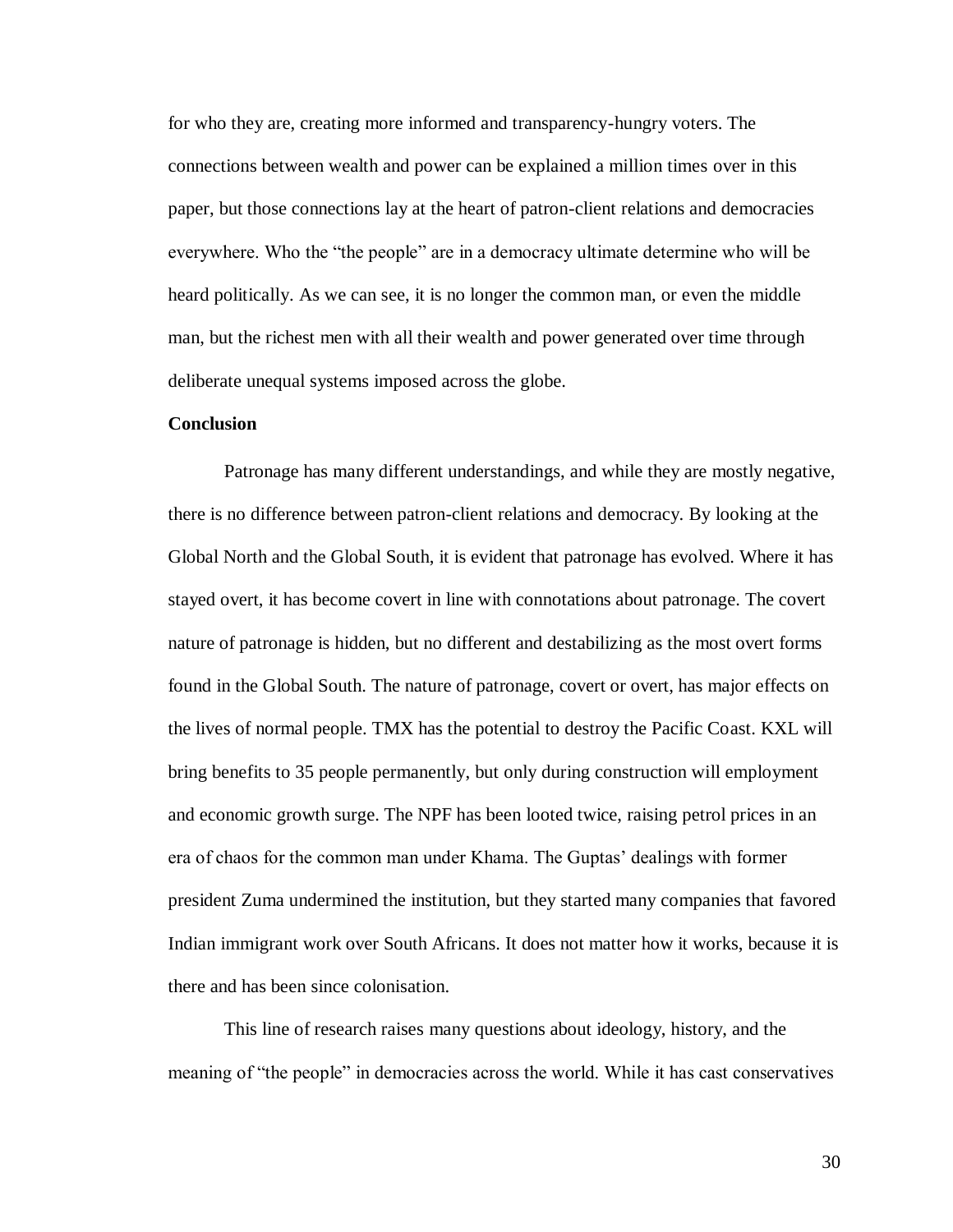in a bad light, it opens doors into research into the connection between conservative ideology and patronage networks. There has already been research done with the connection between state-building and patronage, but the Global South often imitates the Global North, why is the visibility in patronage so different? Is it seriously connotation as indicated here? Clearly, there is some psychology behind how people understand how their government works. By continuing this line of research, policies that benefit the common man can become more common in order to close sociopolitical gaps that often transform into social and/or ethnic tensions usable by corrupt officials. Patronage research, outside the typical patronage cases, are crucial for all people. Populism, plutocracies, kleptocracies, and far-right conservatism is rising and faith in democracy is waning as a result of the patronage networks contributing to these new political arrangements. The policies that the most powerful in the world support only benefit them, and they selectively choose which groups of common people to extend benefits to after the fact.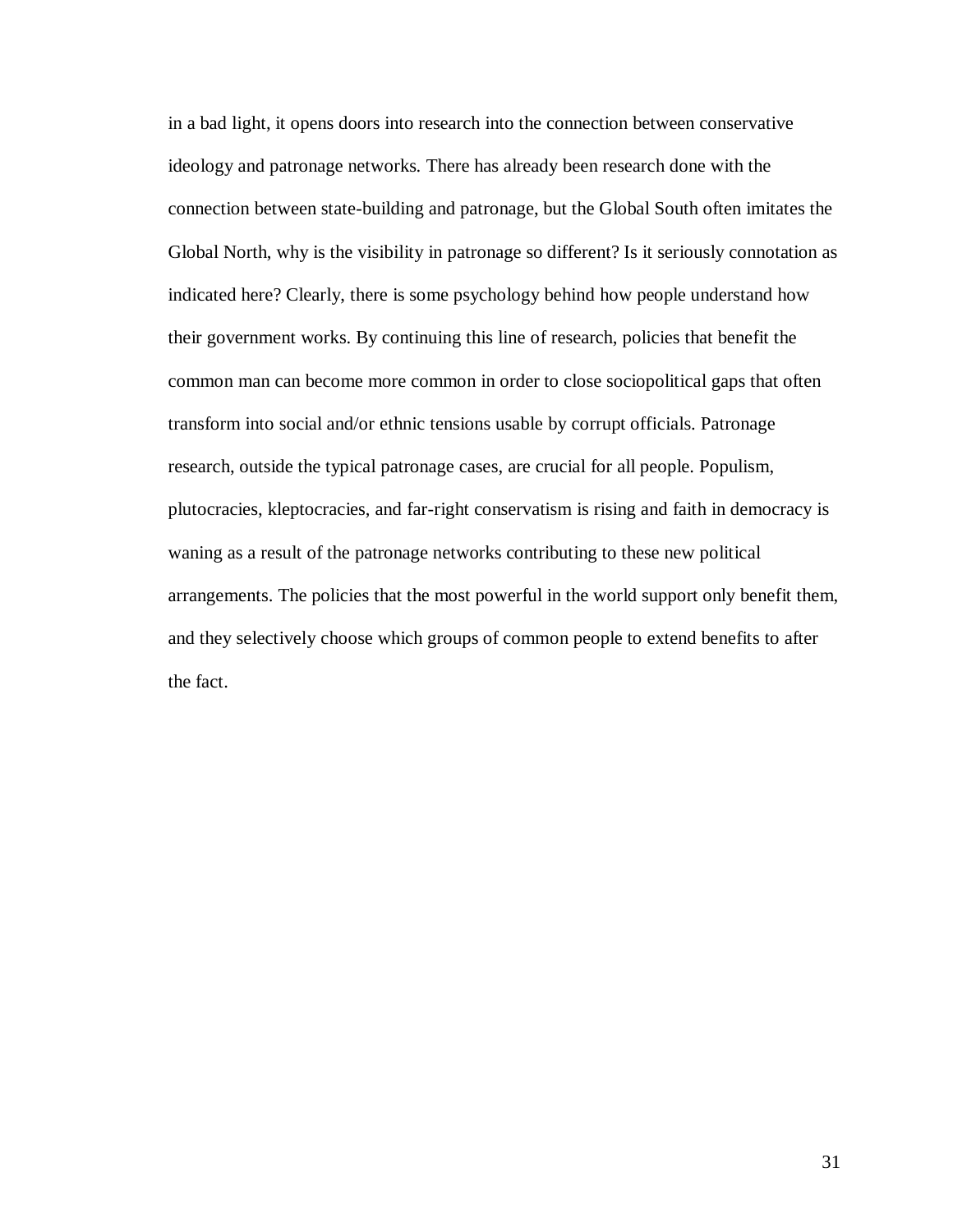#### **Bibliography**

- Abou-Chadi, T. & Immergut, E. M. 2018. "Recalibrating social protection: Electoral Competition and the new partisan politics of the welfare state. *European Journal of Political Science*, 58 (2): 697-719.
- Adams, G. 1982. *The Politics of Defense Contracting: the Iron Triangle.* New Brunswick, New Jersey: Transaction Books.
- Aspinall, E. & Berenschot, W. 2019. "Historical Origins of Freewheeling Clientelism." In *Democracy for Sale: Elections, Clientelism, and the State in Indonesia*, 41-65. Ithaca, New York: Cornell University Press.
- Bearfield, D. A. 2009. "What is Patronage? A Critical Re-examination." *Public Administration Review*, 69 (1): 64-76.
- Berman, Russell. 2016. "How Can the US Shrink the Influence of Money in Politics?" *The Atlantic*, [Politics], Mar 16. [https://www.theatlantic.com/politics/archive/2016/03/fix-money-in](https://www.theatlantic.com/politics/archive/2016/03/fix-money-in-politics/473214/)[politics/473214/.](https://www.theatlantic.com/politics/archive/2016/03/fix-money-in-politics/473214/)
- Beresford, A. 2015. "Power, Patronage, and Gatekeeper Politics in South Africa." *African Affairs*, 114 (455): 226-48.
- Bustikova, L. & Corduneanu-Huci, C. 2017. Patronage, Trust, and State Capacity: The Historical Trajectories of Clientelism." *World Politics*, 69 (2): 277- 326.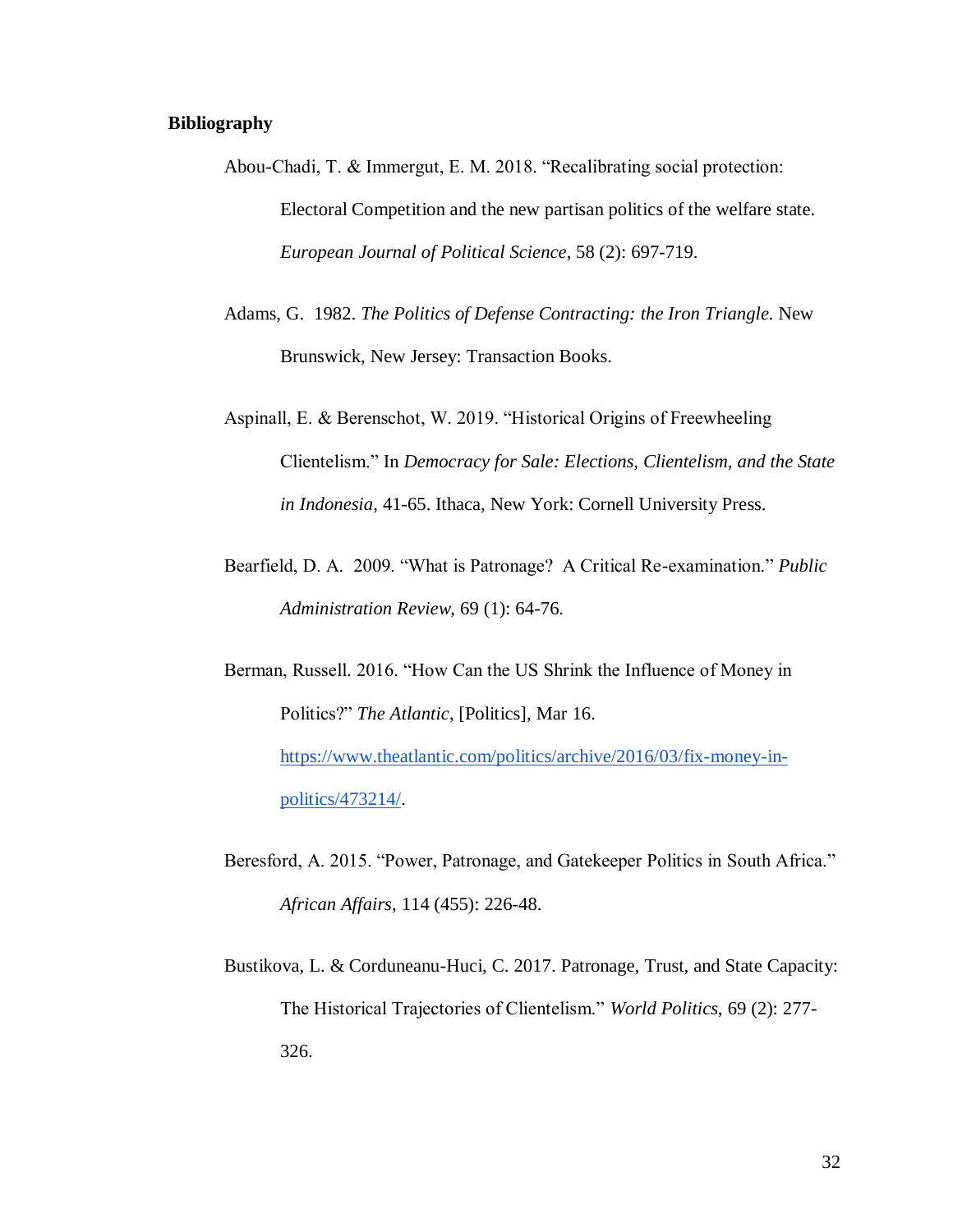- Caiden, Gerald F. 1991. "What Really Is Public Maladministration?" *Public Administration Review,* 51 (6): 486-493.
- Cerny, P. 2003. "Globalization and the Erosion of Democracy." *European Journal of Political Science*, 36 (1): 1-26.
- Chabal, P. & Daloz, J. 1999. *Africa Works: Disorder as political instrument.* International African Institute.
- Chazan, N., Lewis, P., Mortimer, R. et al. 1999. "High Politics: The Procedures and Practices of Government." *In Politics and Society in Contemporary Africa*, 185-190. London: Lynne Rienner Publishers.
- Dawson, H. J. 2014. "Patronage from Below: Political Unrest in an Informal Settlement in South Africa." *African Affairs*, 113 (453): 518-39.
- de Kadt, D., H. A. Larreguy. 2018. "Agents of the Regime? Traditional Leaders and Electoral Politics in South Africa." *Journal of Politics*, 80 (2): 382-99.
- Driscoll, B. 2018. "Why Political Competition Can Increase Patronage*.*" *Studies in Comparative International Development*, 53 (4): 404-27.
- Gilens, M & Page, B. I. 2014. "Testing Theories of American Politics: Elites, Interest Groups, and Average Citizens." *Perspectives on Politics* 12  $(3):564-81$
- Good, K. & Taylor, I. 2007. "Mounting Repression in Botswana. *The Roundtable*, 96 (390): 275-278.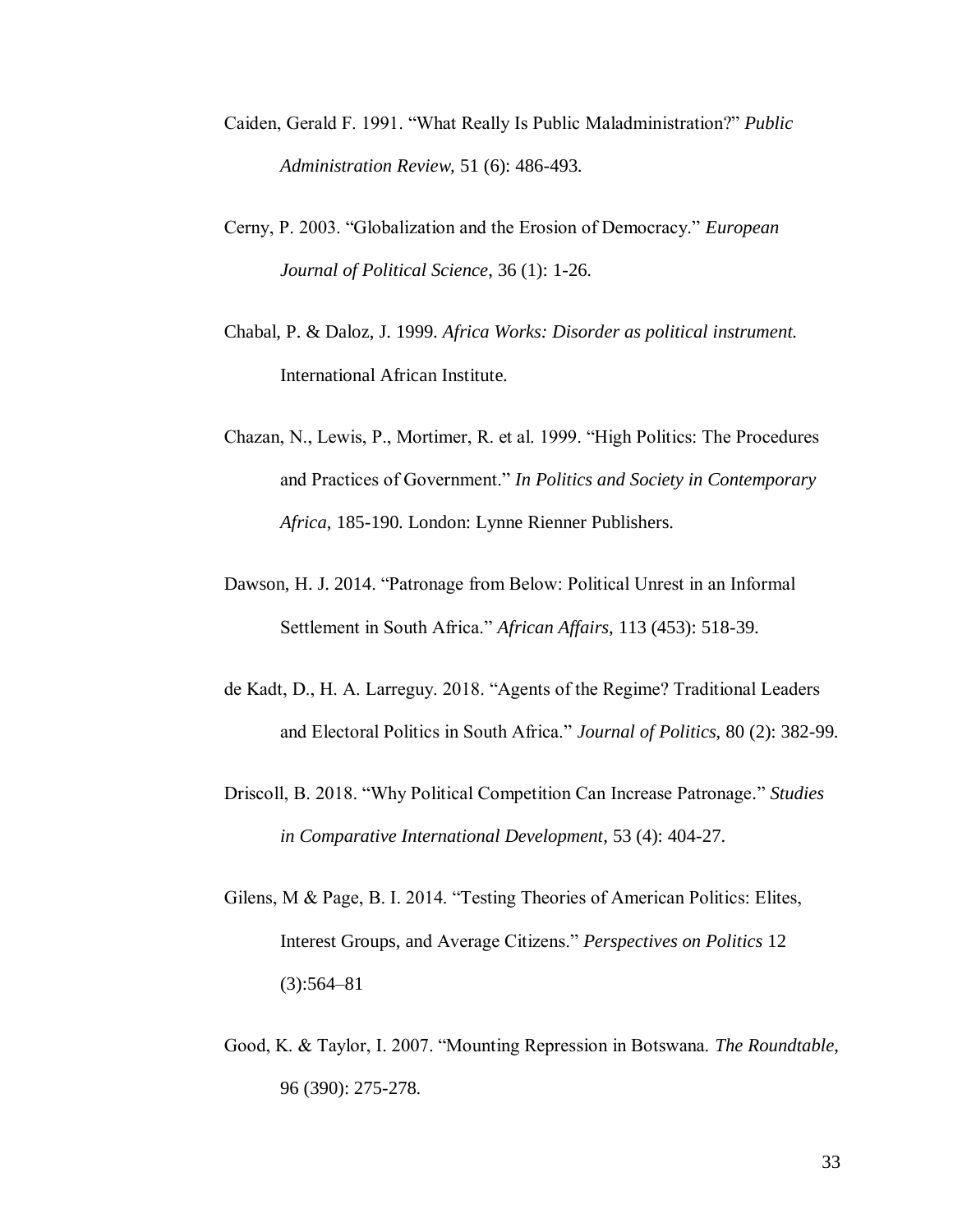- Gordon, A. A. & Gordon D. 2013. "Patronage the Patrimonial State, and Personal Rule." *In Understanding Contemporary Africa*, 79-81. London: Lynne Rienner Publishers.
- Gordon, A. A. & Gordon D. 2013. "Political Economy of Decline." *In Understanding Contemporary Africa*, 83-86. London: Lynne Rienner Publishers.
- Gordon, A. A. & Gordon D. 2013. "State and Society in Crisis." *In Understanding Contemporary Africa*, 86-90. London: Lynne Rienner Publishers.
- Hacker, Jacob and Pierson, Paul. 2011. *Winner Take All Politics*. New York: Simon & Schuster.
- Holmes, S & Sunstein, C. 2000. "Common Sense about Rights." In *The Cost of Rights: Why Liberty Depends on Taxes*, 13-31. W. W. Norton and Company.
- Kaufman, R.R. 1974. "The Patron-Client Concept and Macro-Politics: Prospects and Problems." *Comparative Studies in Society and History*, 16 (3): 284- 308.
- Kenny, P. D. 2015. "The Origins of Patronage Politics: State-building, Centrifugalism, and Decolonization." *British Journal of Political Science*, 45 (1): 141-171.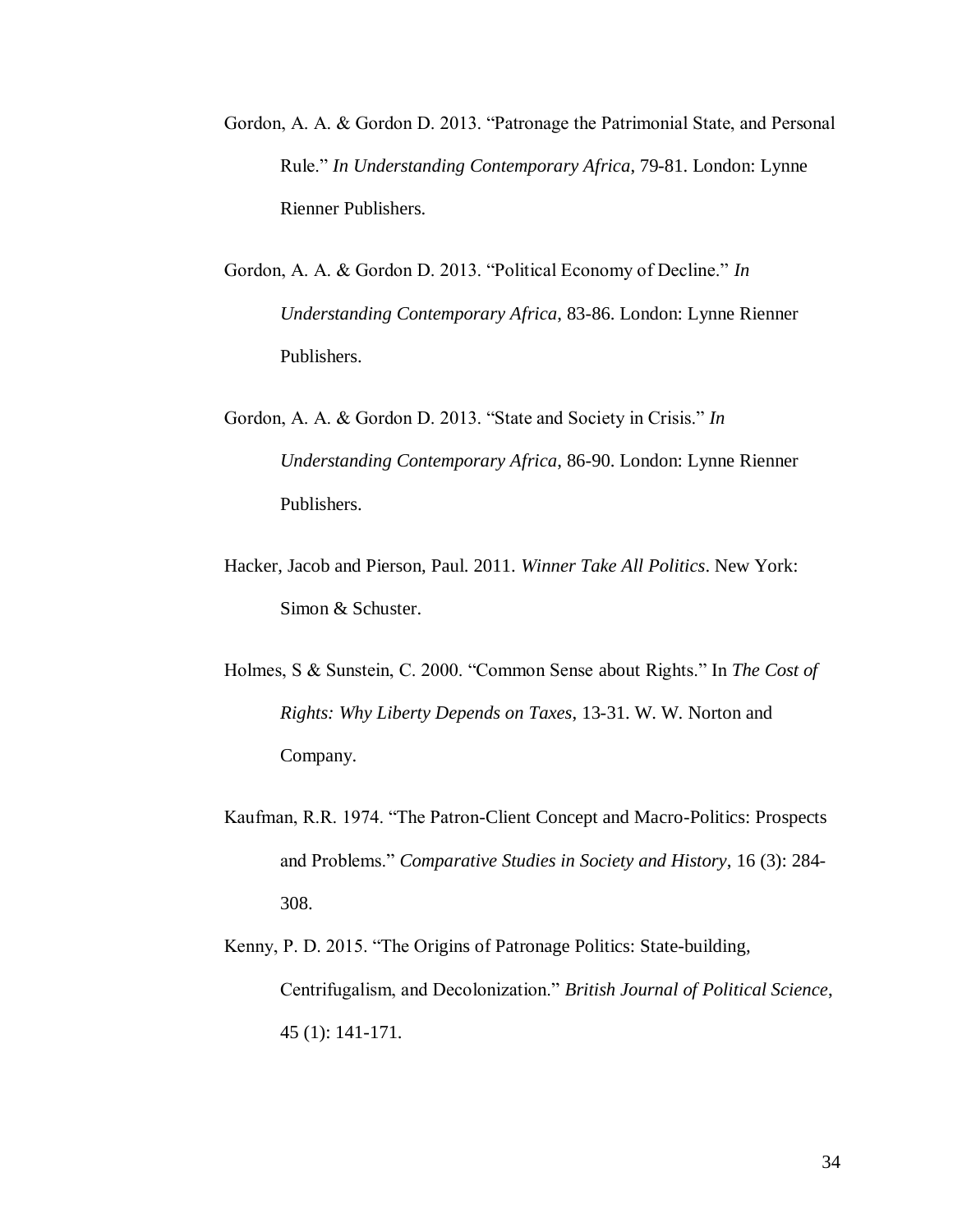- Kopecky, P., Sahling, J. M., Panizza, F et al. 2016. "Party Patronage in Contemporary Democracies: Results from an expert survey in 22 countries from five regions." *European Journal of Political Science*, 55 (2): 416- 431.
- Lande, C. 1983. "Political Clientelism in Political Studies: Retrospect and Prospects." *International Political Science Review*, 4 (4): 435-454.
- Lapenga, P. 2013. "Social Movement and Patronage Politics: Processes of Demobilization and Dual Pressure." *Sociological Forum*, 28 (4): 842-863.
- Muñoz, P. 2019. "Introduction." In *Buying Audiences: Clientelism and Electoral Campaigns When Parties Are Weak*, 1-16. Cambridge, United Kingdom; New York, NY: Cambridge University Press.
- Muñoz, P. 2019. "An Informational Theory of Electoral Clientelism Buying Audiences." In *Buying Audiences: Clientelism and Electoral Campaigns When Parties Are Weak*, 17-52. Cambridge, United Kingdom; New York, NY: Cambridge University Press.
- Osei-Hwedie, B. Z. 2001. "The Political Opposition in Botswana: the politics of factionalism and fragmentation."
- Pitcher, A., Moran, M., & Johnston, M. 2009. "Rethinking patrimonialism and neopatrimonialism in Africa." *African Studies Review,* 52 (1): 125-156.
- Povitkina, M. & Bolkvadze, K. 2019. "Fresh Pipes with Dirty Water: How Quality of Government Shapes the Provision of Public Goods in Democracies." *European Journal of Political Science,* 58 (4): 1191-1212.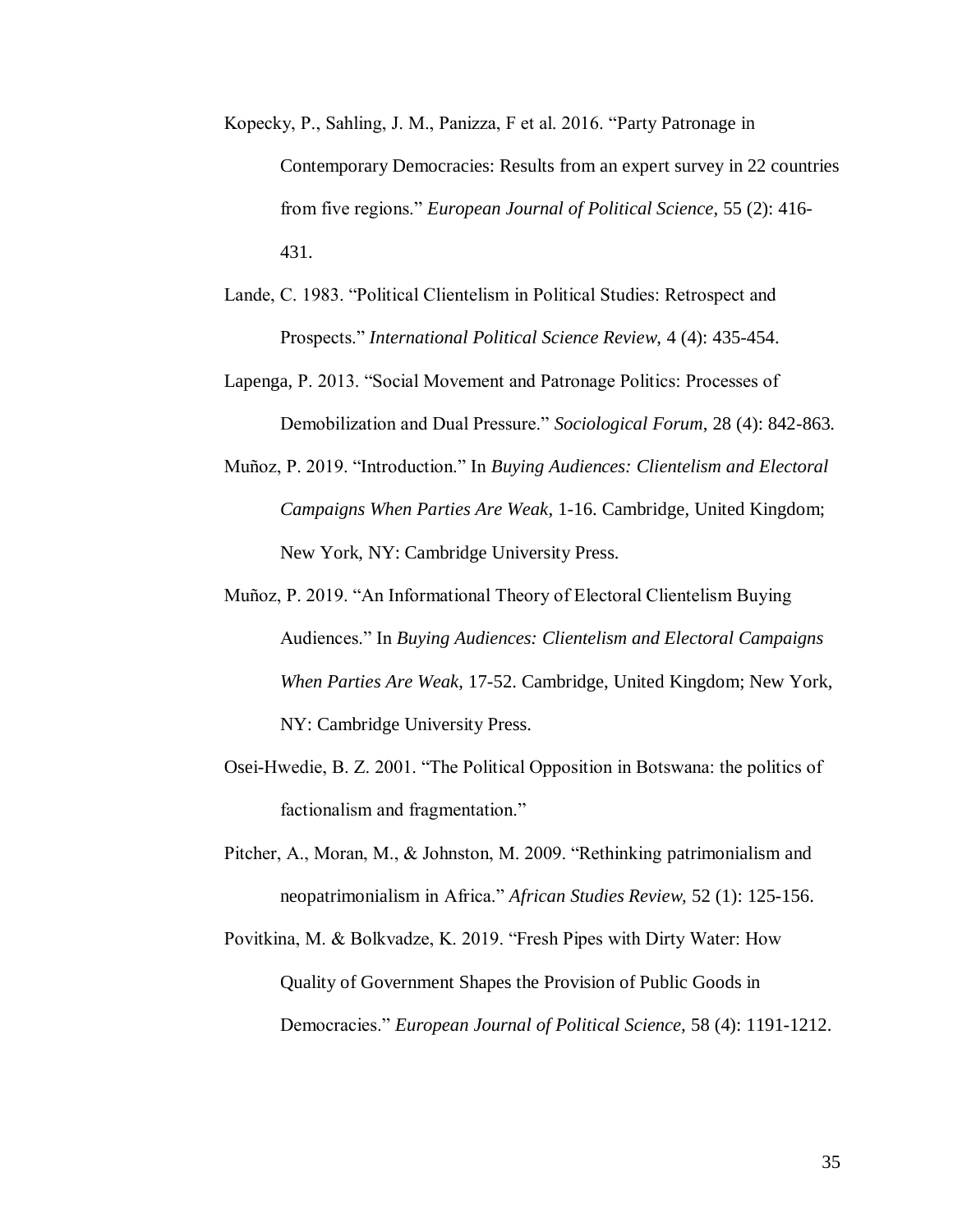- Powell, J. D. 1970. "Peasant Society and Clientelist Politics." *American Political Science Association*, 64 (2): 411-425
- Rodriguez, L. M. 2019."Patronage and Clientelism in Jordan: The Monarchy and the Tribes in the Wake of the 'Arab Spring.' In *Clientelism and patronage in the Middle East and North Africa: networks of dependency*, Laura Ruiz de Elvira, Christopher Schwartz, and Irene Weipert-Fenner, 211-230. Milton Park, Abingdon, Oxon; New York, NY: Routledge.
- Souraf, F. J. 1961. "The Silent Revolution in Patronage." *Public Administration Review*, 20 (1): 115-126.
- Weingrod, A. 1968. "Patrons, Patronage, and Political Parties." *Comparative Studies in Society and History*, 10 (4): 377-400.
- Whitaker, R. 1987. "Between Patronage and Bureaucracy: Democratic Politics in Transition." *Journal of Canadian Studies*, 22 (2): 55-71.
- Yaghi, M. 2019. "Neoliberal Reforms, protests, and enforced patron-client relations in Tunisia and Egypt." In *Clientelism and patronage in the Middle East and North Africa: networks of dependency*, Laura Ruiz de Elvira, Christopher H. Schwartz and Irene Weipert-Fenner, 118-142. Milton Park, Abingdon, Oxon; New York, NY: Routledge.
- Yakter, A. 2019. "The heterogeneous effect of diversity: Ascriptive identities, class and redistribution in developed democracies." *European Journal of Political Science*, 58 (4): 820-844.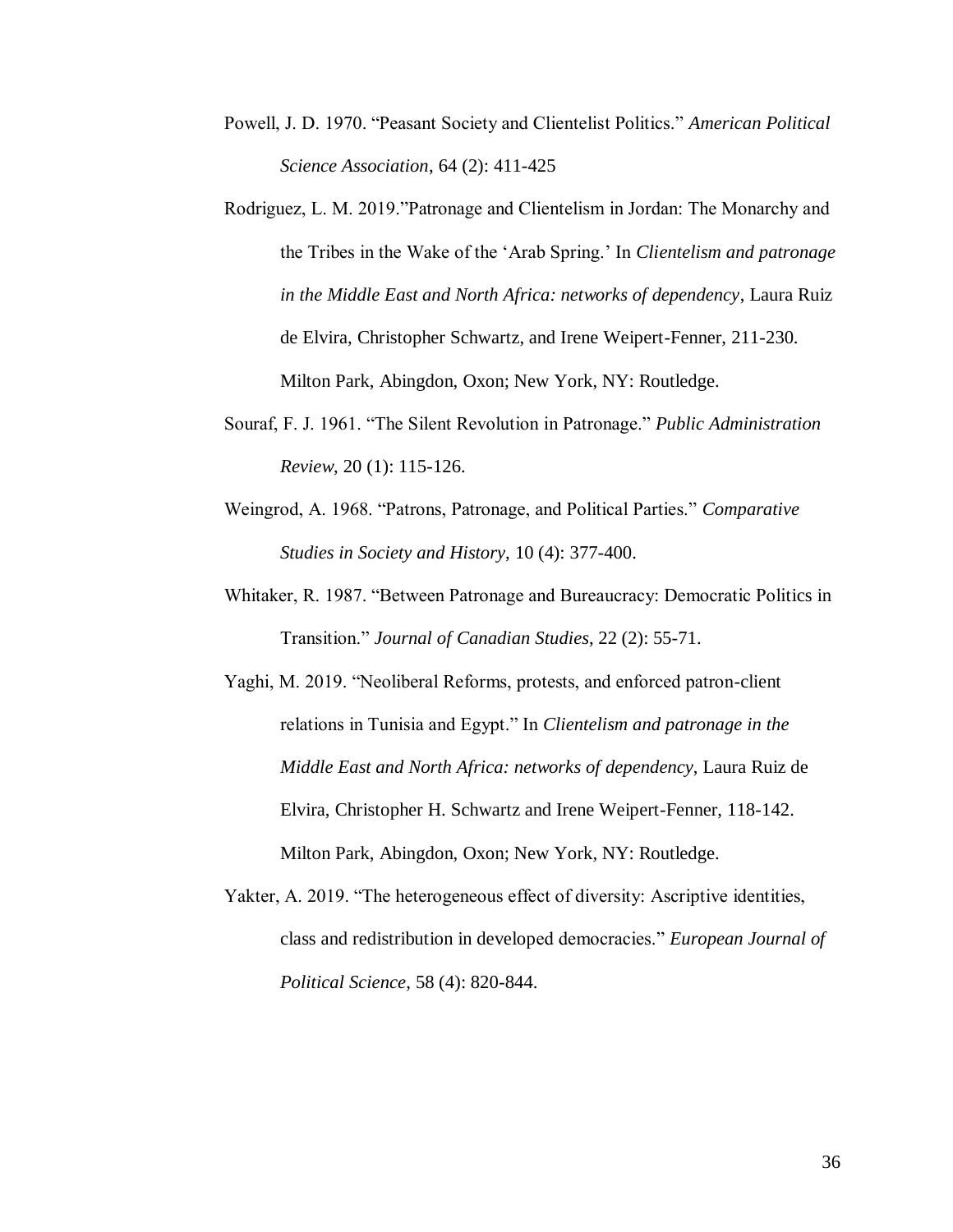## **Appendix**

### DOCUMENT DATASETS

| <b>Canada</b>            |                      |                            |                                                                                                                                                     |          |  |  |
|--------------------------|----------------------|----------------------------|-----------------------------------------------------------------------------------------------------------------------------------------------------|----------|--|--|
| Source(s)                | <b>Source Type</b>   |                            | <b>Source Information</b>                                                                                                                           |          |  |  |
|                          |                      | <b>Author</b><br>Location* | <b>Title</b>                                                                                                                                        | Date     |  |  |
| New York<br><b>Times</b> | Newspaper<br>article | <b>Ian Austen</b>          | Canada approves expansion of controversial<br>Trans Mountain pipeline                                                                               | 6/18/19  |  |  |
| New York<br>Times        | Newspaper<br>article | Ian Austen                 | Canadian court halts expansion of Trans<br>Mountain oil pipeline                                                                                    | 8/30/18  |  |  |
| New York<br><b>Times</b> | Newspaper<br>article | Ian Austen                 | Canadian government to buy Kinder<br>Morgan's Trans Mountain pipeline                                                                               | 5/29/18  |  |  |
| New York<br>Times        | Newspaper<br>article | Ian Austen                 | Justin Trudeau approves oil pipeline<br>expansion in Canada                                                                                         | 11/29/16 |  |  |
| New York<br><b>Times</b> | Newspaper<br>article | Ian Austen                 | In Canada, 2 provinces feud over pipeline:<br>will it bring jobs or spills?                                                                         | 4/14/18  |  |  |
| New York<br>Times        | Newspaper<br>article | Ian Austen                 | Trudeau won the election, but hasn't won<br>over western Canada                                                                                     | 11/20/19 |  |  |
| New York<br><b>Times</b> | Newspaper<br>article | Ian Austen                 | A Victory in court for pipelines, but the<br>debate still continues                                                                                 | 2/7/20   |  |  |
| pm.gc.ca*                | Speech               | Ottawa, Ontario            | Trans Mountain expansion will fund<br>Canada's future clean economy                                                                                 | 6/18/19  |  |  |
| pm.gc.ca*                | Speech               | Ottawa, Ontario            | Prime Minister state on the Trans Mountain<br>Pipeline Project                                                                                      | 4/15/18  |  |  |
| $pm.gc.ca\ast$           | Readout              | Ottawa, Ontario            | Prime Minister speaks with Premier Horgan<br>on agreement on the Trans Mountain<br><b>Expansion Project</b>                                         | 5/29/18  |  |  |
| pm.gc.ca*                | Readout              | Ottawa, Ontario            | Prime Minister speaks with Premier Notley<br>on agreement on the Trans Mountain<br><b>Expansion Project</b>                                         | 5/29/18  |  |  |
| pm.gc.ca*                | Readout              | Ottawa, Ontario            | Prime Minister Trudeau, Deputy Prime<br>Minister Chrystia Freeland, and Special<br>Representative Jim Carr meet with Calgary<br>Mayor Naheed Nenshi | 11/21/19 |  |  |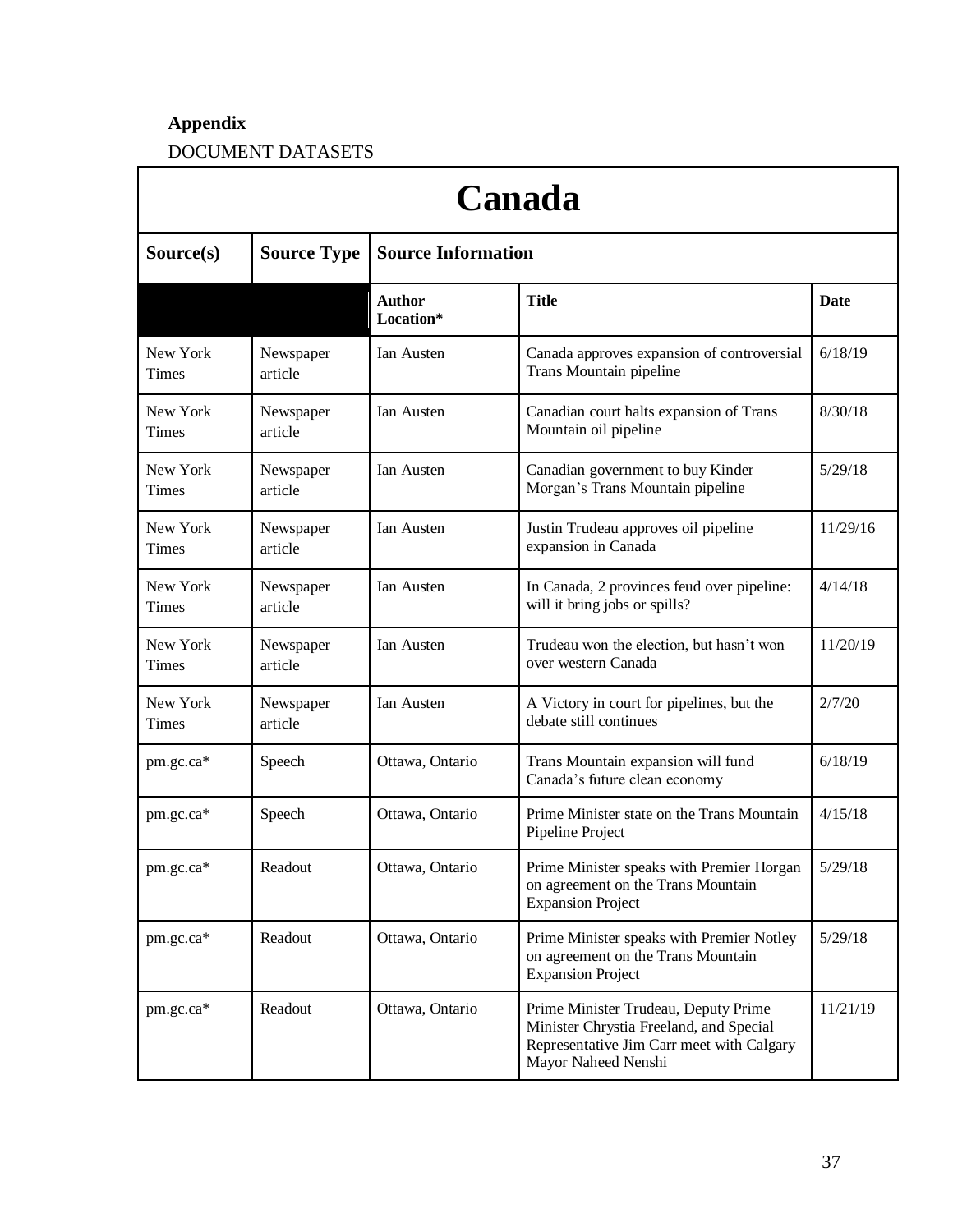| pm.gc.ca* | Speech | Ottawa, Ontario    | Prime Minister Trudeau's pipeline<br>announcement                                         | 11/29/16 |
|-----------|--------|--------------------|-------------------------------------------------------------------------------------------|----------|
| pm.gc.ca* | Speech | Houston, TX        | PM Speaking notes for the annual<br>international gathering of energy industry<br>leaders | 3/9/17   |
| pm.gc.ca* | Speech | Davos, Switzerland | Prime Minister keynote speech at the World<br>Economic Forum 2018                         | 1/23/18  |

| <b>United States</b>     |                      |                                             |                                                                                                     |             |  |  |
|--------------------------|----------------------|---------------------------------------------|-----------------------------------------------------------------------------------------------------|-------------|--|--|
| Source (s)               | <b>Source Type</b>   |                                             | <b>Source Information</b>                                                                           |             |  |  |
|                          |                      | <b>Author</b><br>Location*                  | <b>Title</b>                                                                                        | <b>Date</b> |  |  |
| New York<br><b>Times</b> | Newspaper<br>article | Clifford Krauss                             | Trump signs order to speed up oil and gas<br>pipeline construction                                  | 4/10/19     |  |  |
| New York<br><b>Times</b> | Newspaper<br>article | Mitch Smith                                 | Keystone XL pipeline plan is approved by<br>Nebraska Supreme Court                                  | 8/23/19     |  |  |
| New York<br><b>Times</b> | Newspaper<br>article | Eric Lipton and<br>Danielle Ivory           | Trump says his regulatory rollback already<br>is the "most far reaching"                            | 12/14/17    |  |  |
| New York<br><b>Times</b> | Newspaper<br>article | Eric Lipton and<br>Danielle Ivory           | Under Trump, EPA has slowed actions<br>against polluters, and put limits on<br>enforcement officers | 12/10/17    |  |  |
| New York<br><b>Times</b> | Newspaper<br>article | <b>Clifford Krauss</b>                      | Keystone XL Pipeline: A New opening but<br>what lies ahead                                          | 1/26/17     |  |  |
| New York<br><b>Times</b> | Newspaper<br>article | Lisa Friedman and<br><b>Coral Davenport</b> | Judge blocks disputed Keystone XL<br>Pipeline in setback for Trump                                  | 11/9/18     |  |  |
| New York<br><b>Times</b> | Newspaper<br>article | Mitch Smith                                 | Nebraska allows Keystone XL Pipeline, but<br>picks a different path                                 | 11/20/17    |  |  |
| New York<br>Times        | Newspaper<br>article | Mitch Smith                                 | With big oil spill to clean, pipeline owner<br>seeks Keystone XL Approval                           | 11/17/17    |  |  |
| New York<br><b>Times</b> | Newspaper<br>article | Mitch Smith and<br>Julie Bosman             | Keystone Pipeline leaks 210,000 gallons of<br>oil in South Dakota                                   | 11/16/17    |  |  |
| New York<br><b>Times</b> | Newspaper<br>article | Mitch Smith                                 | Risen from the grave, Keystone XL<br>Pipeline again divides Nebraska                                | 4/27/17     |  |  |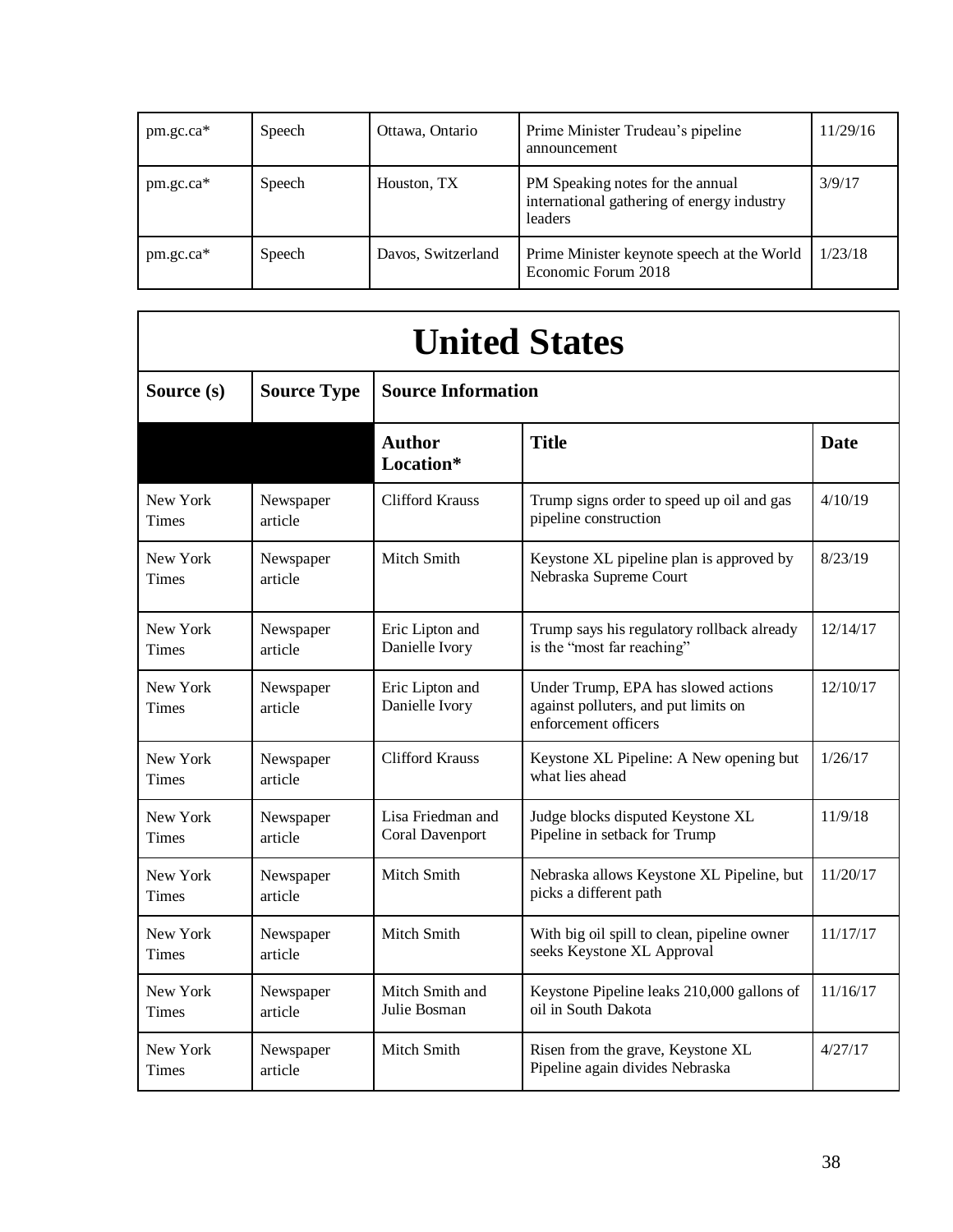| New York<br>Times        | Newspaper<br>article      | <b>Clifford Krauss</b>                                                                           | US, in reversal, issues permit for Keystone<br>oil pipeline                                             | 3/24/17 |
|--------------------------|---------------------------|--------------------------------------------------------------------------------------------------|---------------------------------------------------------------------------------------------------------|---------|
| New York<br><b>Times</b> | Newspaper<br>article      | Peter Baker and<br><b>Coral Davenport</b>                                                        | Trump revives Keystone Pipeline rejected<br>by Obama                                                    | 1/24/17 |
| whitehouse.<br>$gov^*$   | Presidential<br>memoranda | Energy and<br>Environment                                                                        | Presidential Memoranda Regarding<br>Construction of the Keystone XL Pipeline                            | 1/24/17 |
| whitehouse.<br>$gov^*$   | Remarks                   | Energy and<br>Environment -- Oval<br>Office                                                      | Remarks by the President in TransCanada<br>Keystone XL Pipeline Announcement                            | 3/24/17 |
| whitehouse.<br>$gov^*$   | Statement and<br>releases | Energy and<br>Environment                                                                        | President Trump Expedites Priority Energy<br>and Infrastructure Projects                                | 1/24/17 |
| whitehouse.<br>$gov^*$   | Remarks                   | Energy and<br>Environment -- LNG<br>Export Terminal,<br>Hackberry,<br>Louisiana                  | Remarks by President Trump on Promoting<br>Energy Infrastructure and Economic<br>Growth   Hackberry, LA | 5/14/19 |
| whitehouse.<br>$gov^*$   | Remarks                   | Energy and<br>Environment -- US<br>Dept of Energy,<br>Washington, DC                             | Remarks by President Trump at the<br><b>Unleashing American Energy Event</b>                            | 6/29/17 |
| whitehouse.<br>$gov^*$   | Remarks                   | Energy and<br>Environment -- Shell<br>Pennsylvania<br>Petrochemicals,<br>Monaca,<br>Pennsylvania | Remarks by President Trump on American<br>Energy and Manufacturing   Monaca, PA                         | 8/13/19 |
| whitehouse.<br>$gov^*$   | Remarks                   | Energy and<br>Environment --<br>Environmental<br>Protection Agency,<br>Washington, DC            | Remarks by President Trump at Signing of<br><b>Executive Order to Create Energy</b><br>Independence     | 3/28/17 |

| <b>Botswana</b>  |                    |                                      |                                     |         |  |
|------------------|--------------------|--------------------------------------|-------------------------------------|---------|--|
| Source(s)        | <b>Source Type</b> | <b>Source Information</b>            |                                     |         |  |
|                  |                    | <b>Author</b>                        | <b>Title</b>                        | Date    |  |
| Botswana Gazette | Newspaper article  | Letlhogile Mpuang<br>and Tefo Pheage | Masisi, Khama escape<br>NPF charges | 1/23/20 |  |
| Botswana Gazette | Newspaper article  | Admin                                | State pumps half a billion          | 8/5/19  |  |